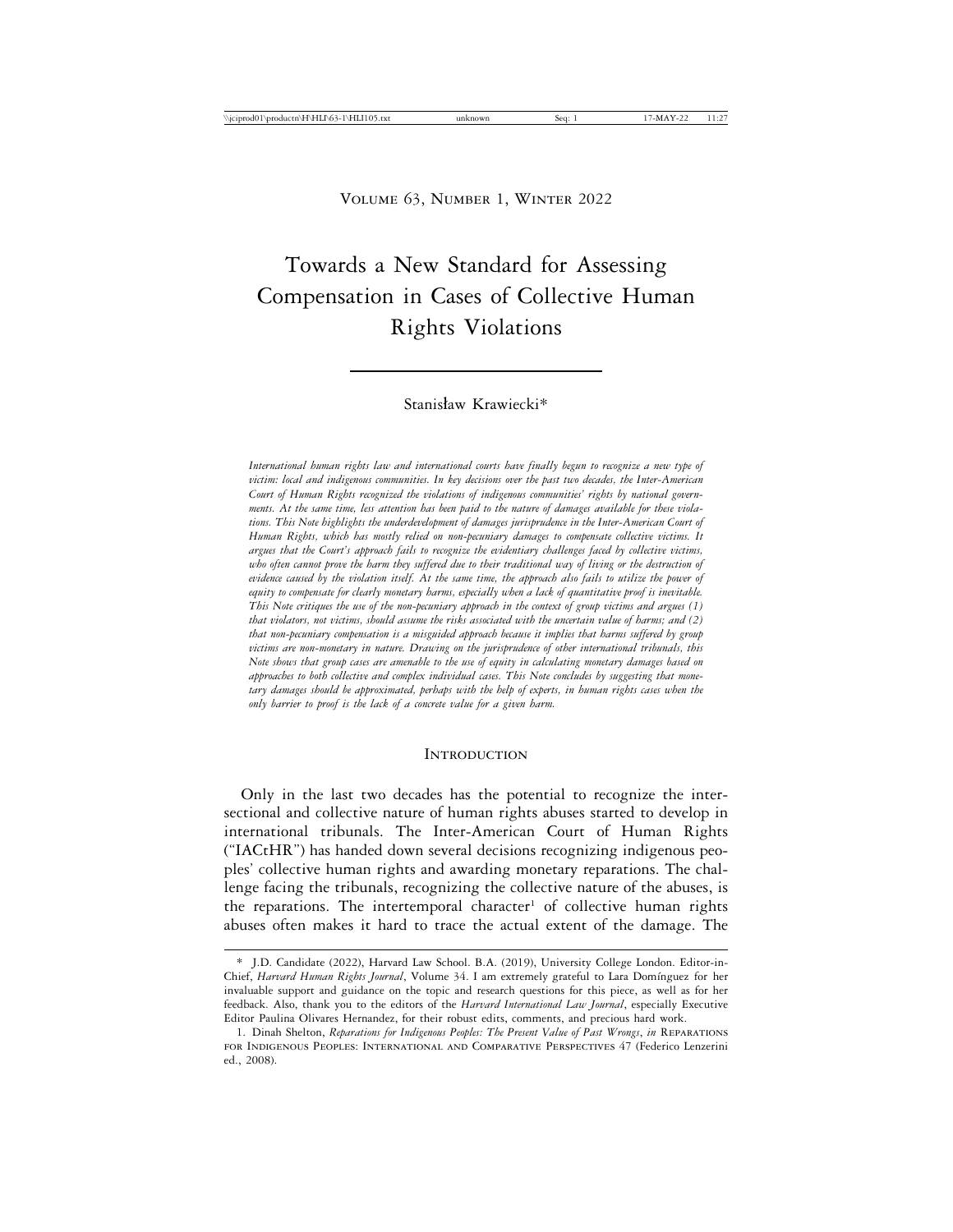collectiveness of the damage can blur the causation and make it hard for judges to decide which damages were actually caused by the perpetrators, while the evidentiary challenges make it difficult to calculate compensation.2 Moreover, human rights abuses often involve the deprivation of intangible rights or relationships, such as life or traditional ways of living. This makes it even more difficult to calculate the appropriate amount of damages. Finally, collective compensatory awards rendered for human rights abuses have been subject to varying standards. The above obstacles often lead courts, which frequently impose high standards of proof for claimants, to undercompensate for the material dimensions of human rights abuses. In fact, the IACtHR itself has consistently awarded most compensation under the umbrella of "non-pecuniary" damages.3

This Note explores the existing standards for awarding pecuniary damages for human rights violations, with an emphasis on indigenous communities. It argues that the standards of proof for pecuniary damages are too high and overly burdensome for the victim communities, causing under-compensation and injustice. Courts, especially regional human rights tribunals, should recognize that material harms suffered by communities are often different from those suffered by individuals due to the special nature of their culture and indigenous and productive activities. Moreover, the precise values of those harms are often very hard to prove given the complicated nature of the harms, the violations themselves, and the customary lack of documentary evidence. Criticizing the approach currently adopted by the IACtHR, this Note suggests that equity and estimation are solutions more appropriate than deeming most indigenous injuries "non-pecuniary" because the equity and estimation approach imposes the risk of lack of evidence on the violators. Hence, human rights tribunals should adopt the approach of the European Court of Human Rights ("ECtHR"). The main requirement should be to prove the existence of harm caused by the violations. Then, the communities that reasonably lack evidence to substantiate the precise value of those harms should be allowed to prove just the extent of the harms, upon which the courts—perhaps enlisting the support of independent experts—should use the evidence available to approximate the damages and award greater pecuniary damages in equity. If that does not happen, the claimants will be forced to plead most damages under the non-pecuniary head, which in-

<sup>2.</sup> *See id.* at 48.

<sup>3.</sup> *See, e.g.*, Kichwa Indigenous People of Sarayaku v. Ecuador, Merits and Reparations, Judgment, Inter-Am. Ct. H.R. (ser. C) No. 245 (June 27, 2012); Saramaka People v. Suriname, Preliminary Objections, Merits, Reparations, and Costs, Judgment, Inter-Am. Ct. H.R. (ser. C) No. 172 (Nov. 28, 2007); Xákmok Kásek Indigenous Cmty. v. Paraguay, Merits, Reparations, and Costs, Judgment, Inter-Am. Ct. H.R. (ser. C) No. 214 (Aug. 24, 2010); Sawhoyamaxa Indigenous Cmty. v. Paraguay, Merits, Reparations, and Costs, Judgment, Inter-Am. Ct. H.R. (ser. C) No. 146 (Mar. 29, 2006); Yakye Axa Indigenous Cmty. v. Paraguay, Merits, Reparations, and Costs, Judgment, Inter-Am. Ct. H.R. (ser. C) No. 125 (June 17, 2005). In *Kichwa* (pecuniary=6.7%), *Sawhoyamaxa* (0.4%), *Yakye Axa* (4.5%), *Saramaka* (11%) and *X´akmok K´asek* (1%), pecuniary damages constituted between 0.4% and 11% of all damages awarded, while non-pecuniary constituted 89–99.6%.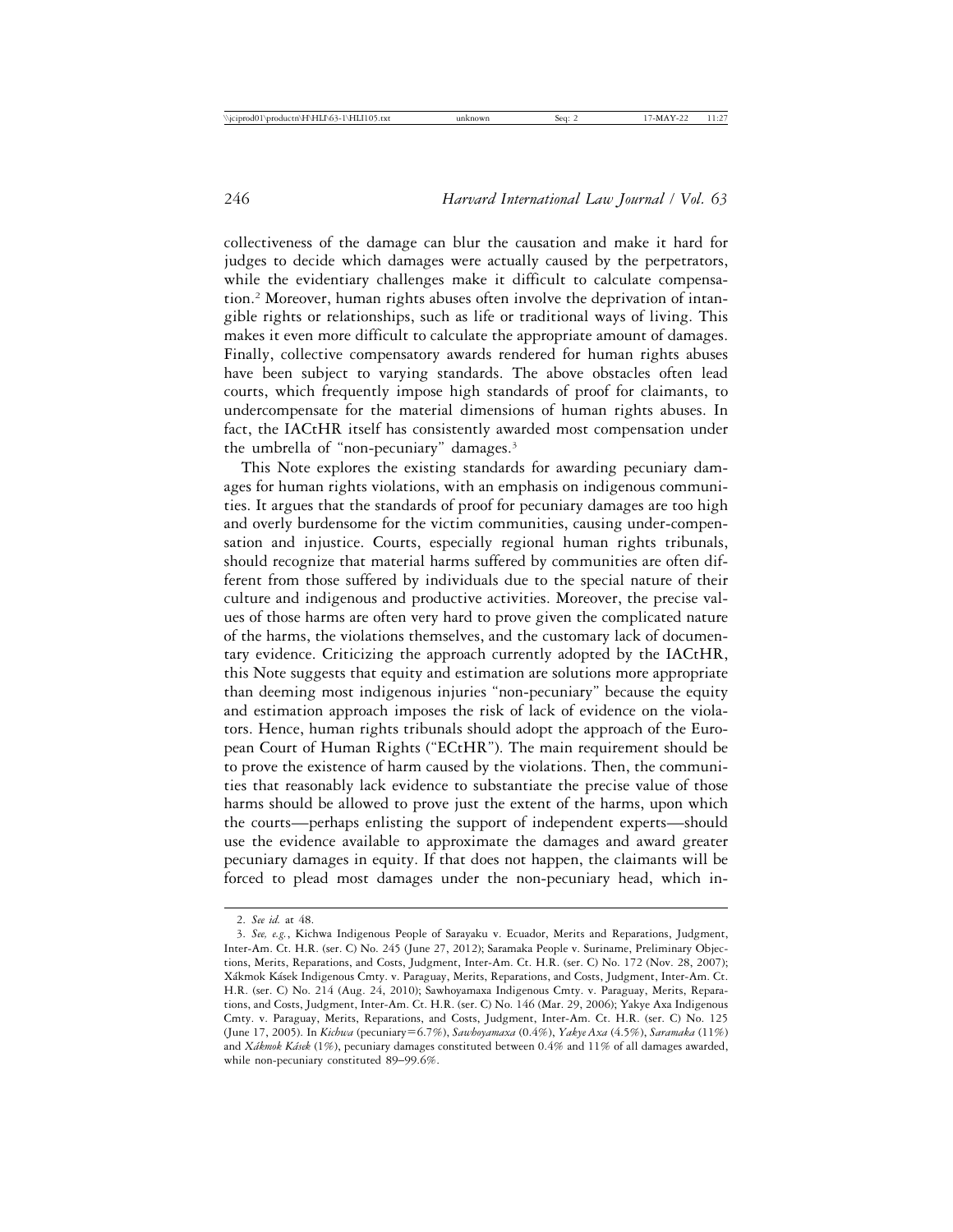creases the risk of under-compensation and leads to a false paradigm of indigenous communities not suffering material losses despite being unable to use their land.

This argument is especially timely in light of the human rights cases currently reaching other tribunals. For example, in the *Ogiek* case at the African Court on Human and Peoples' Rights, the indigenous community deprived of land by the government of Kenya could no longer carry out traditional farming and religious activities;<sup>4</sup> under modern Western benchmarks, such harm is not easy to quantify. The court found that Kenya violated seven human rights but has not yet issued its reparations decision. Human rights courts should, with more force than they have previously done so, be inclined to approximate the pecuniary damages in equity. This would result in a fairer system because material losses caused by human rights violations would be truly compensated. Moreover, this approach is more likely to deter human rights violators, who will now be held accountable for harm that is clear, but difficult to monetize. Furthermore, this approach avoids the total unpredictability of non-pecuniary damages, which often vary in ways not traceable to potential explanatory factors, making the awards seem arbitrary and the law harder to navigate by claimants.<sup>5</sup>

This Note begins with basic standards for reparations in human rights cases and the distinction between pecuniary and non-pecuniary damages. It proceeds by criticizing the IACtHR jurisprudence on collective reparations. Finally, it introduces and advocates for the more sensible ECtHR approach, utilized in both group and individual cases when evidence of the value of material harm is lacking and elaborates the approach by looking at cases from other tribunals.

#### I. Basic Standards

## *A. Standard for Reparations*

"Reparation[s] must, as far as possible, wipe out all the consequences of the illegal act, and re-establish the situation which would, in all probability, have existed if that act had not been committed."<sup>6</sup> In other words, every violation of an international obligation gives rise to a duty to make adequate

<sup>4.</sup> African Comm'n on Human and Peoples' Rights v. Republic of Kenya, No. 006/2012, Judgment, African Court on Human and Peoples' Rights [Afr. Ct. H.P.R.] (May 26, 2017).

<sup>5.</sup> *See* Damian A. Gonzalez-Salzberg, *Non-Pecuniary Damage under the American Convention on Human Rights: An Empirical Analysis of 30 Years of Case Law*, 34 Harv. Hum. Rts. J. 81, 81 (2021).

<sup>6.</sup> Factory at Chorzow (Ger. v Pol.), Judgment, 1928 P.C.I.J. (ser. A) No. 17, ¶ 125 (Sept. 13).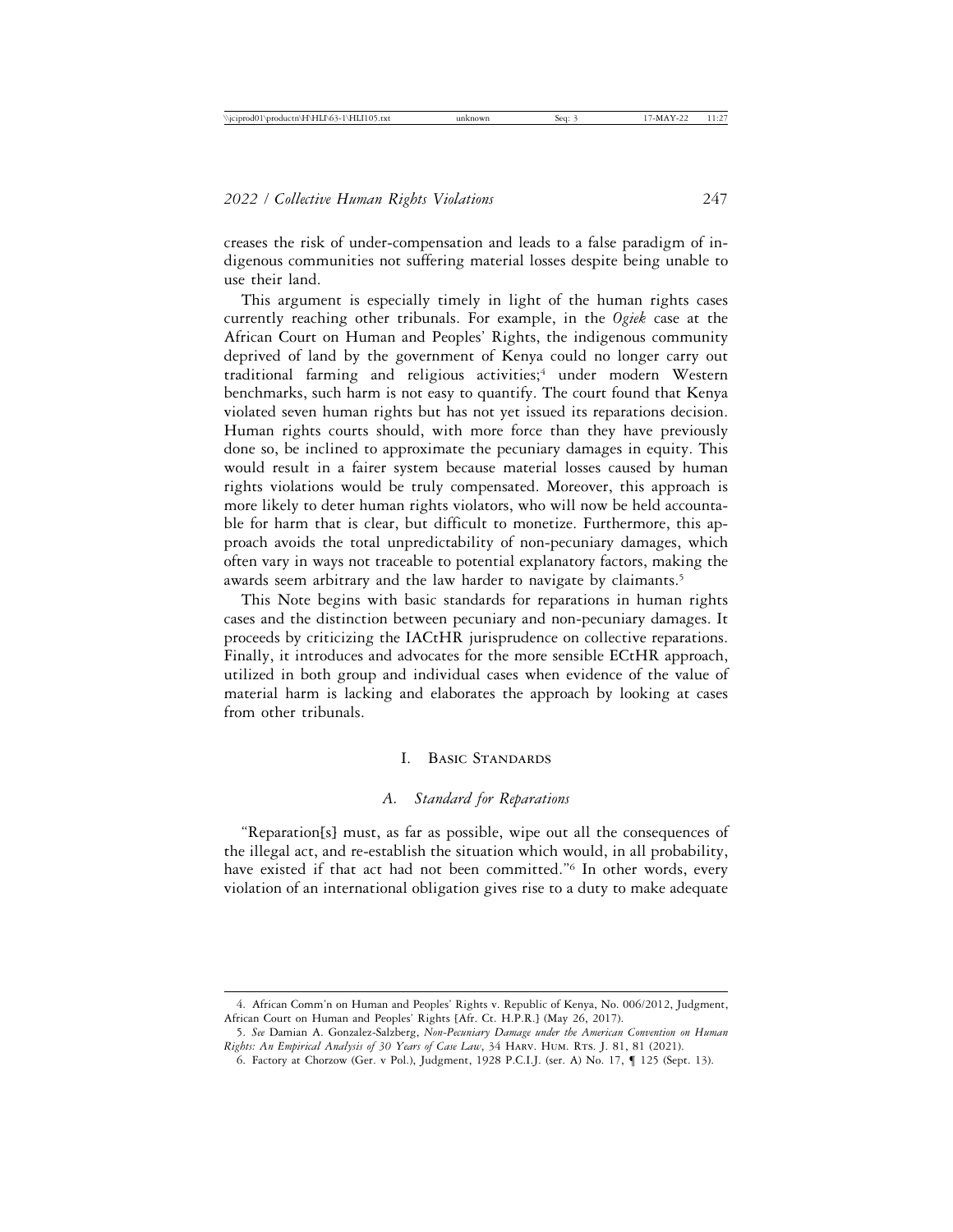reparations, which may include restitution<sup>7</sup> and or compensation for the consequences of the violation.8

However, perfect restitution is not always viable because in many instances, harm caused by the inability to use property in the period between expropriation or harm to property and judicial compensation cannot be undone by restoration. Henceforth, damages are often required for fair compensation.<sup>9</sup> To obtain compensation, victims have the burden to prove  $(1)$  the existence of the harm and (2) a causal link between the violation of the right and the harm suffered.10 This burden of proof can present a problem due to the lack of documentation and often long-lasting character of collective violations. Furthermore, the requirement that the *value* of harm must be proven is often impossible to satisfy.<sup>11</sup>

Still, compensation for human rights abuses should be granted for any "economically assessable" damages, proportional to the gravity of violations and harm suffered.12 Compensation is not limited to strictly financial losses.<sup>13</sup> It can include environmental and moral damages.<sup>14</sup> Moreover, the lapse of time or longevity of ongoing harms should not prevent granting damages, because the aim of compensation is to also prevent the unjust enrichment of perpetrators through any harms they cause. Hence, the courts should aim to compensate for every harm proximately caused by the violation.15

There are no universal evidentiary requirements for reparations under international law.16 The main evidentiary standard under international law is

<sup>7.</sup> Restitution is usually preferred by courts, especially those dealing with group claims to property, because the most effective way to guarantee a right to property is to give that property to the rightsholder, which will also prevent any unwelcome damage to the property. *See Alexkor Ltd. v. Richtersveld Cmty*. 2003 SA 460 (CC) (S. Afr.) (recognizing the Richtersveld community's right to property and to their land, deciding it was violated by the government's removal of their land for the benefit of Alexkor corporation, and only granting restitution because when available the community's restoration to the land should be the main and only remedy); see also Comunidad Kom Kiñe Mu: Sentencia Completa (Exp. (2004-C)) (Arg.) (granting indigenous communities immediate challenges to administrative removal acts to prevent damages caused by expropriation). Note that under ICJ jurisprudence, there is a specific order of assessing reparations, reflecting the preference: restitution, then compensation, then satisfaction.

<sup>8.</sup> Reparation for Injuries Suffered in the Service of the United Nations, Advisory Opinion, 1949 I.C.J. 179, 184 (Apr. 11).

<sup>9.</sup> *See* Ger. v. Pol., 1928 P.C.I.J. ¶ 73.

<sup>10.</sup> Application of the Convention on the Prevention and Punishment of the Crime of Genocide (Bosn. & Herz. v. Serb. & Montenegro), Judgment, 2007 I.C.J. 2007 43, ¶ 462 (Feb. 26).

<sup>11.</sup> Shelton, *supra* note 1, at 48.

<sup>12.</sup> *Id.* at 67.

<sup>13.</sup> G.A. Res. 60/147, ¶ 20 (Mar. 21, 2006).

<sup>14.</sup> *See, e.g.*, Eritrea's Damages Claims (Eri. v. Eth.), Final Award, 26 R.I.A.A. 505, ¶ 155 (2009).

<sup>15.</sup> *See* Michael J. Bazyler, *The Holocaust Restitution Movement in Comparative Perspective,* 20 Berkeley J. Int'l L. 11, 41 (2002) ("[N]ot seeking financial restitution, in the face of documented proof that financial giants worldwide are sitting on billions of dollars in funds made on the backs of . . . victims, which they then invested and reinvested many times over, amounts to an injustice that cannot be ignored.").

<sup>16.</sup> DIANA ODIER-CONTRERAS GARDUÑO, COLLECTIVE REPARATIONS: TENSIONS AND DILEMMAS Between Collective Reparations with the Individual Right to Receive Reparations 62 (2018).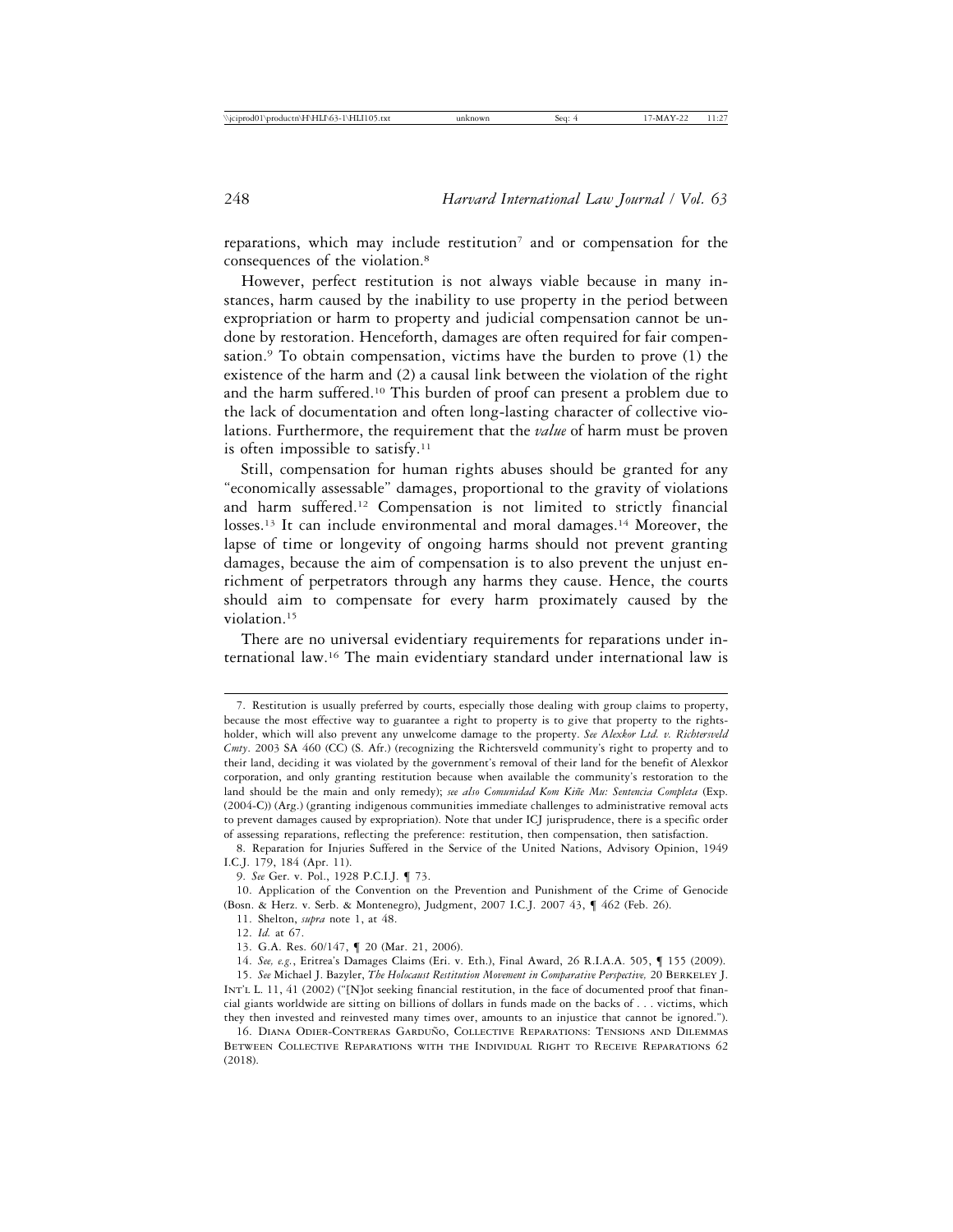the burden of proof—*onus probandi*—which rests on the claimant. However, this standard is subject to some flexibility at the reparations stage. Generally for damages, causation is crucial: damages claimed should not be too indirect or remote from the wrongful act.<sup>17</sup> Human rights courts sometimes use presumptions to determine the extent or value of the harm suffered. They often presume moral harm to the victim or next of kin,<sup>18</sup> shifting the burden to disprove allegations to the alleged violator. To prove material damage, courts require "sufficient" evidence.19 However, even then presumptions are sometimes used to assess the damage. For instance, the Inter-American Court of Human Rights usually presumes that an adult victim carries out productive activities and a human rights violation deprives him of an income at least equivalent to a minimum wage.20 Despite this, it is not always clear which standards of proof govern the evidence necessary to demonstrate the *value* of the harms suffered—and presumptions or estimations are only used in some cases, but not others. The next section outlines the difference between pecuniary and non-pecuniary damages and then goes on to compare the standards governing collective and group cases.

#### *B. The Pecuniary/Non-Pecuniary Distinction*

International human rights jurisprudence generally divides the monetary compensation for violations into pecuniary or material versus non-pecuniary or non-material or moral. Pecuniary damages are awarded for the "loss of, or detriment to, the income of the victims, the expenses incurred as a result of the events and the pecuniary consequences that may have a cause-effect link with the events."<sup>21</sup> Their objective is to compensate for material, tangible harms caused by human rights violations: for the loss of income, including future earnings, property and other objects, $22$  and all expenses causally linked to the violation.<sup>23</sup> They are subject to a higher evidentiary burden, requiring a clear nexus between the harm alleged and the violation.<sup>24</sup>

<sup>17.</sup> *Id.*

<sup>18.</sup> *See, e.g.*, Pueblo Bello Massacre v. Colombia, Merits, Reparations, and Costs, Judgment, Inter-Am. Ct. H.R. (ser. C) No. 140*,* ¶ 257 (Jan. 31, 2006); Jo M. Pasqualucci, The Practice and Procedure of the Inter-American Court of Human Rights 194 (2d ed. 2013)*.*

<sup>19.</sup> *See* Ituango Massacres v. Colombia, Preliminary Objections, Merits, Reparations and Costs, Judgment, Inter-Am. Ct. H.R. (ser. C) No. 148, ¶ 257 (July 1, 2006).

<sup>20.</sup> Caracazo v. Venezuela*,* Reparations and Costs, Judgment, Inter-Am. Ct. H.R. (ser. C) No. 95, ¶ 50(d) (Aug. 29, 2002).

<sup>21.</sup> Sawhoyamaxa Indigenous Cmty., Inter-Am. Ct. H.R. No. 146 ¶ 216; see also Bámaca Velásquez v. Guatemala, Reparations and Costs, Judgment, Inter-Am. Ct. H.R. (ser. C.) No. 91, ¶ 43 (Feb. 22, 2002).

<sup>22.</sup> Young v. United Kingdom*,* App. No. 7601/76; 7806/77, Eur. Ct. H.R. ¶¶ 10, 11, 68 (Oct. 18, 1982).

<sup>23.</sup> This includes expenses such as travel and legal fees.

<sup>24.</sup> Atala Riffo v. Chile, Merits, Reparations, and Costs, Judgment, Inter-Am. Ct. H.R. (ser. C) No. 239, ¶ 292 (Feb. 24, 2012).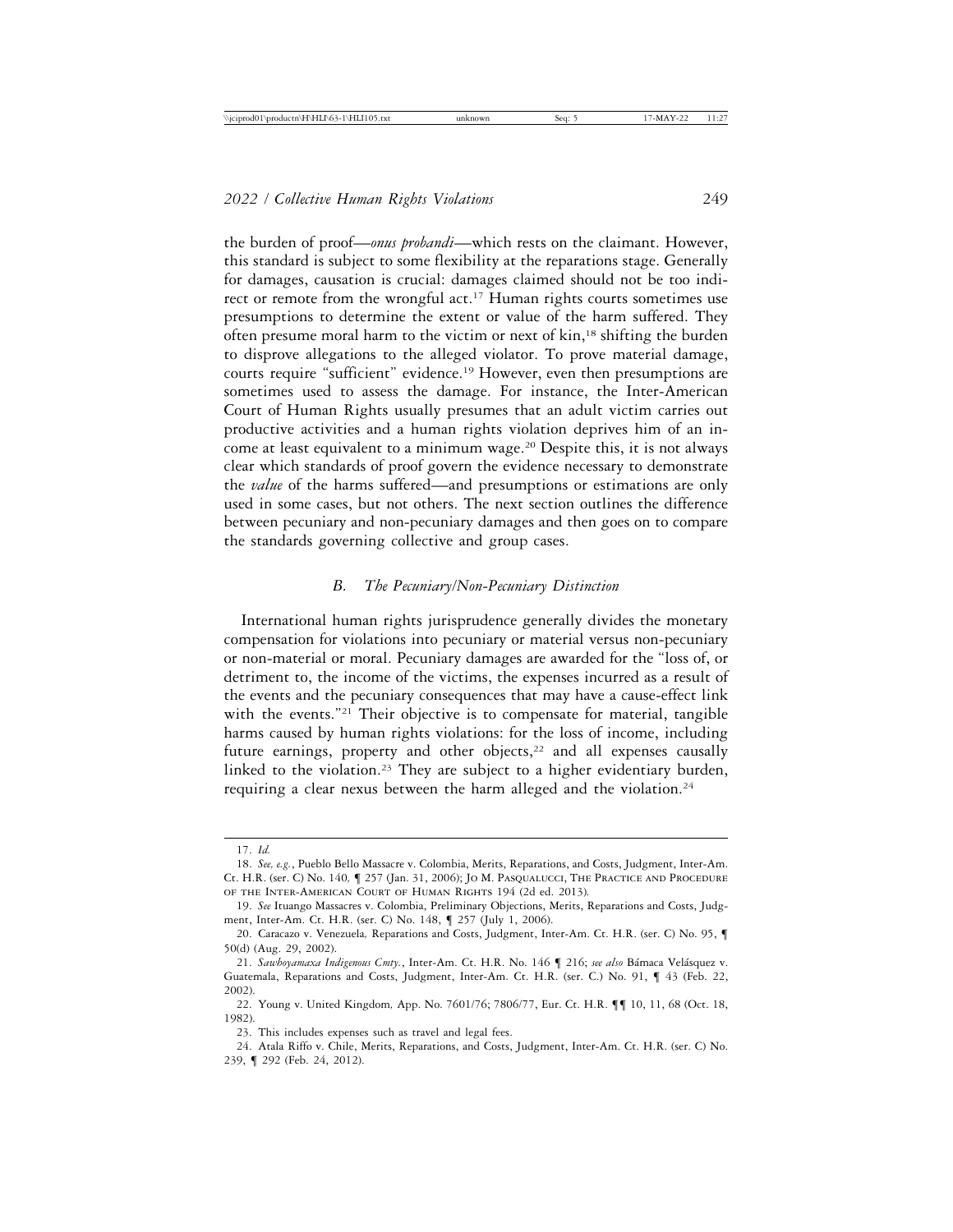On the other hand, non-pecuniary<sup>25</sup> damages refer to the detrimental effects caused by human rights violations that are not financial or related to property and thus cannot be easily measured in monetary terms.26 Nonpecuniary damages are usually awarded for moral or physical suffering, as well as harms to traditional relationships or ways of life—this includes the suffering of direct victims, emotional distress suffered by their families, and non-material changes in the lives of victims or their families. The damages can be awarded "on the basis of equity" and are subject to approximation by the court.27 The court will consider factors such as the seriousness of the violation,28 anxiety, inconvenience, or uncertainty suffered by the injured party, and the number of human rights violations.

# II. Collective Human Rights Reparations Standards

The IACtHR, in cases concerning collective human rights violations, has awarded pecuniary damages more closely resembling symbolic awards than real compensation. In three cases involving a violation of indigenous groups' right to land, the court only awarded pecuniary damages for costs incurred by the communities while trying to recover their ancestral lands. Those damages are more akin to nominal damages confirming the finding of a violation, with the court focusing instead on non-pecuniary compensation. The court seemingly ignored the fact that the violations clearly caused material losses. Instead, it used the burden of proof to deny pecuniary damages and shift to largely discretionary non-pecuniary awards. These awards, moreover, vary significantly from case to case. A combination of factors such as the number of victims, the rights violated, and the time and nature of the wrongdoing hardly explains the relative, and not the absolute, value of *some* of the awards.29 The cases demonstrate the inexplicable failure to compensate for material harms suffered by the victims.

<sup>25.</sup> The African Court on Human and People's Rights refers to non-pecuniary damages as "moral" damages. *See* Mtikila v. Tanzania, No. 011/2011, Ruling on Reparations, African Court on Human and Peoples' Rights [Afr. Ct. H.P.R.], ¶ 34 (June 13, 2014).

<sup>26.</sup> Non-pecuniary damage in the Inter-American human rights system can "include the pain and suffering caused to the direct victims and their loves ones, discredit to things that are very important for persons, other adverse consequences that cannot be measured in monetary terms, and disruption of the lifestyle of the victim or his family." *See* Cantoral-Benavides v. Peru, Reparations and Costs, Judgment, Inter-Am. Ct. H.R. (ser. C) No. 88, ¶ 53 (Dec. 3, 2001). The European Court of Human Rights has held that "non-pecuniary damage is the applicant's subjective measure of the distress he had endured because of a violation of his rights and, by its nature, is not amenable to proof." Korchagin v. Russia*,* Eur. Ct. H.R. 576, ¶ 25 (2006).

<sup>27.</sup> *See* Cantoral-Benavides v. Peru, Reparations and Costs, Judgment, Inter-Am. Ct. H.R. (ser. C) No. 88, ¶ 53 (Dec. 3, 2001).

<sup>28.</sup> See Selçuk v. Turkey, 1998-II Eur. Ct. H.R. **[4118.** 

<sup>29.</sup> *See* Gonzalez-Salzberg, *supra* note 5.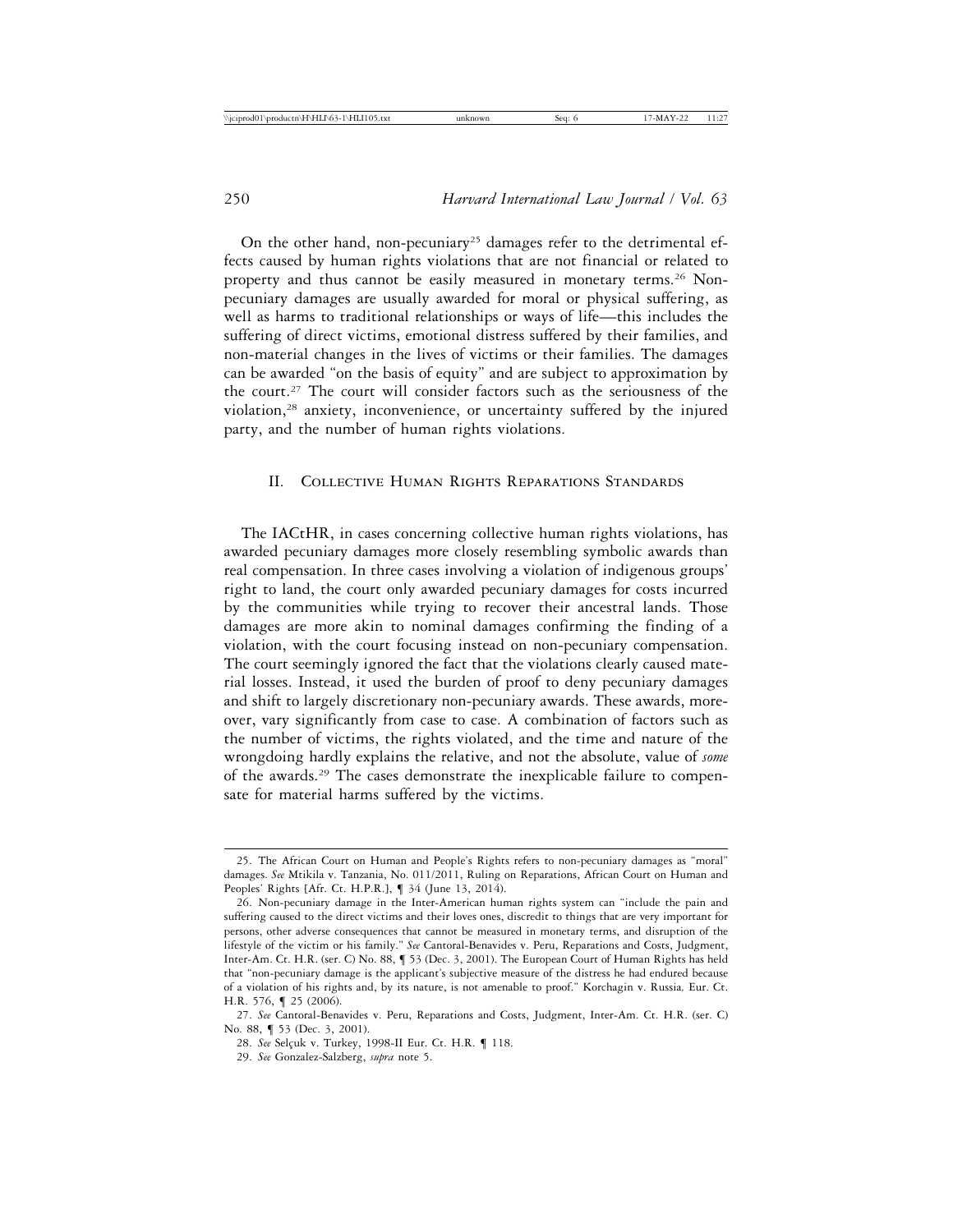## *A. Compensation of Collective Victims by the IACtHR*

## 1. *Sawhoyamaxa Indigenous Community v. Paraguay*

In the *Case of the Sawhoyamaxa Indigenous Community v. Paraguay*, the court considered the case of a community expelled from its traditional land, finding violations of rights to property and life. The court first ordered communal restitution in the form of the return of their lands or granting alternative lands.30 The court awarded \$1,000,000 U.S. dollars ("USD") in non-pecuniary damages for non-material harms—namely, the detriment to living conditions and offending of community values—caused by denial of their rights to land.31 Moreover, Paraguay was ordered to pay \$20,000 USD per deceased for the pain, suffering, and death of seventeen deceased community members.<sup>32</sup>

By contrast, the court only awarded \$5,000 USD in pecuniary damages to compensate for expenses incurred during the domestic claims for restitution of the land.33 The court did not even consider whether the community's inability to use their land could be compensable as a material harm. Despite acknowledging the "special meaning of the land"34 in the context of the need of the community to "generate productive yield from the lands,"35 it adopted a very narrow approach to pecuniary damages. The Inter-American Commission on Human Rights had requested the court to award, in equity, an amount to compensate for the loss of earnings of the members of the community.36 However, the court did not even consider the possibility of such a  $loss,37$  potentially because no precise evidence of its value was presented. Thus, despite stating that "the reparations *cannot imply* enrichment or *detriment for the victims* or their successors," the court did not award reparation for any material harms resulting from losing access to ancestral land and focused, instead, on non-pecuniary damages for pain and suffering.38 Those damages can hardly be said to be compensation for material losses. The following four cases demonstrate a similar pattern.

38. *Id.* ¶ 198 (emphasis added).

<sup>30.</sup> Gabriella Citroni & Karla I Quintana Osuna, *Reparations for Indigenous Peoples in the Case Law of the Inter-American Court of Human Rights, in* REPARATIONS FOR INDIGENOUS PEOPLES: INTERNATIONAL AND Comparative Perspectives 317, 338 (Federico Lenzerini ed., 2008); *Sawhoyamaxa Indigenous Cmty.*, Inter-Am. Ct. H.R. No. 146 ¶ 212.

<sup>31.</sup> *Sawhoyamaxa Indigenous Cmty.*, Inter-Am. Ct. H.R. No. 146 ¶¶ 221-26; *see id.* ¶¶ 144, 178, 201 (emphasizing this non-material dimension of the harm).

<sup>32.</sup> *Id.* ¶ 226.

<sup>33.</sup> *Id.* ¶ 218.

<sup>34.</sup> *Id.* ¶ 222.

<sup>35.</sup> *Id.* ¶ 223.

<sup>36.</sup> *Id.* ¶ 201(c).

<sup>37.</sup> *See id.* ¶¶ 216-218 (discussing the award of pecuniary damages).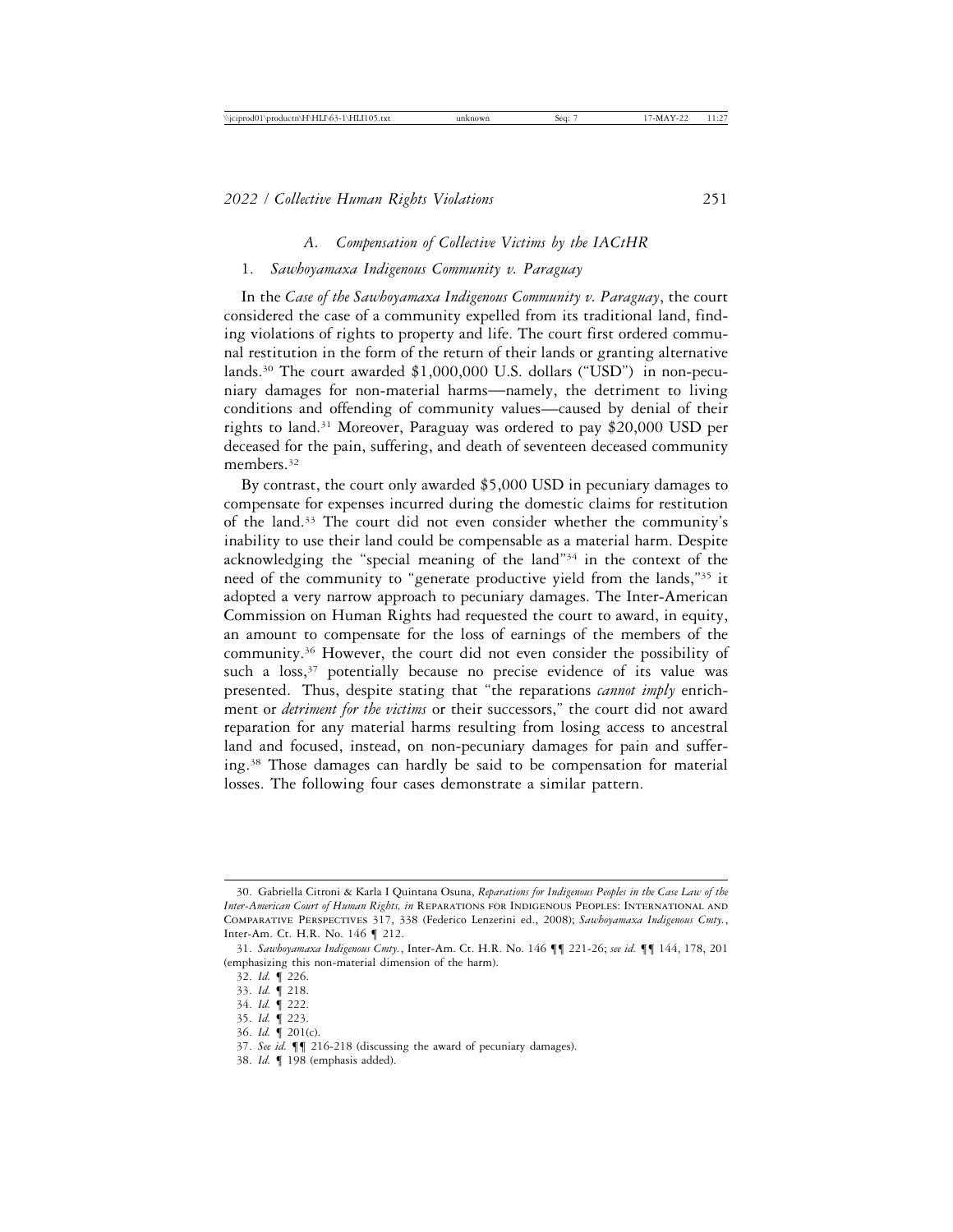# 2. *Yakye Axa Indigenous Community v. Paraguay*

In the *Case of the Yakye Axa Indigenous Community v. Paraguay*, the IACtHR mostly awarded non-pecuniary damages. The court held that the community's collective rights to ancestral land, in addition to the right to protection and right to life, had been violated by the government on the grounds that it transferred their land to private owners. The court then underscored the requirement for pecuniary damages to have a causal nexus to the violations at issue.39 However, it set pecuniary damages primarily as indemnification for the community's expenses in trying to recover its lands.<sup>40</sup> Because those expenses followed from the violation of their right to ancestral land, the court awarded \$45,000 USD in equity.41 Despite the court's apparent willingness to apply the principles of equity and the emphasis on the special value of the land for the community, $42$  the court did not mention other material damages. Specifically, it did not award any pecuniary damages for either lost income or other material harms *also resulting* from the inability to use the community's land—despite the Inter-American Commission on Human Rights requesting such damages for justice and equity.43 On the other hand, the court awarded \$950,000 USD in non-pecuniary damages for suffering caused by a diminished quality of life, underlining the special *non-material* value land has for indigenous communities like the Yakye Axa.<sup>44</sup>

A similar consideration also led to the award of non-pecuniary damages in the *Case of Plan de S´aanchez Massacre v. Guatemala* for the effect of the deprival of land on the Achi Mayan peoples' values and identity. In both *Plan de S´aanchez Massacre* and *Yakye Axa Community*, the value of land was not considered to be a material or pecuniary damage, but rather an exclusively non-material one.45 Therefore, although clear material loss stemming from an inability to use the land is *causally* related to human rights violations, there was no direct compensation for this loss. In this way, the court established a dangerous precedent of classifying traditional uses of land as purely non-material. This omission potentially suggests that traditional communities' land does not have material value, or at least that arguments based in equity will not lead to compensation. The Inter-American Court has been rightly applauded for recognizing collective rights to land and their special, non-material value. Yet why should the land cease to have material value? This presents a problem peculiar to collective human rights violations, where documentation is often sparse. But as argued below, the solution does

<sup>39.</sup> *Yakye Axa Indigenous Cmty.*, Inter-Am. Ct. H.R. No. 125 ¶ 193.

<sup>40.</sup> *Id*. ¶ 194.

<sup>41.</sup> *Id.* ¶¶ 194–195.

<sup>42.</sup> *Id.* ¶¶ 202-203.

<sup>43.</sup> *Id.* ¶ 194.

<sup>44.</sup> *Id.* ¶ 205.

<sup>45.</sup> *Id.*  $\P\P$  194-195; Plan de Sánchez Massacre v. Guatemala, Merits, Judgment, Inter-Am. Ct. H.R. (ser. C.) No. 105, ¶ 86 (Apr. 29, 2004).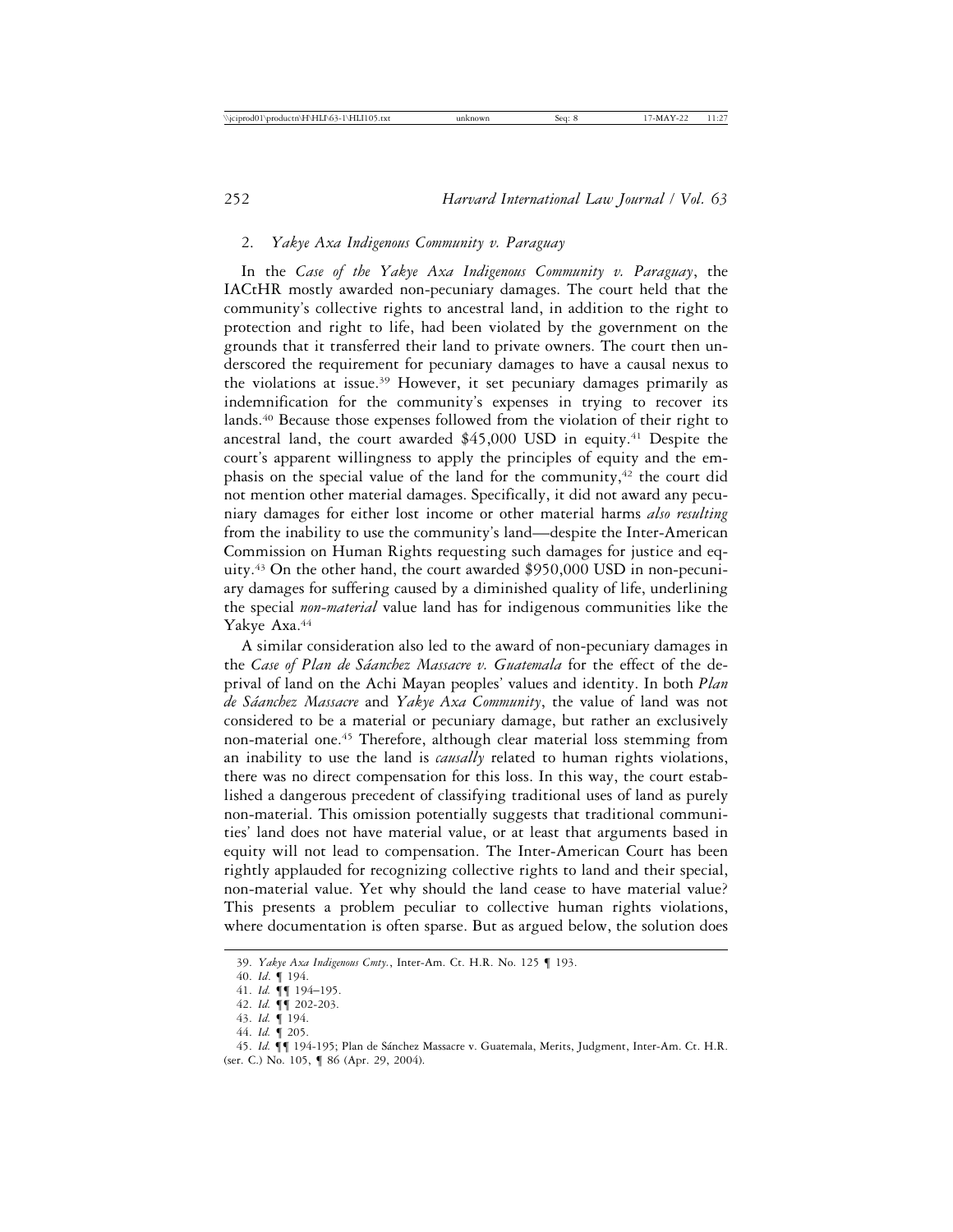not have to be peculiar: using equity and estimation known from individual human rights cases could suffice.<sup>46</sup>

#### 3. *X´akmok K´asek Indigenous Community v. Paraguay*

Decided in 2010, the IACtHR in the *Case of the Xákmok Kásek Indigenous Community v. Paraguay* again found the violation of the right to property and life for expulsion from ancestral lands. The Inter-American Commission on Human Rights asked the court to take into account the inability of the community to use the land and carry out its traditional subsistence activities, resulting from having been ejected from their ancestral land, when calculating pecuniary damages.47 However, the court, like in *Yakye Axa*, only awarded \$10,000 USD for travel expenses incurred in trying to recover their lands.<sup>48</sup> Perhaps, again, the refusal was partly linked to a lack of evidence proving the precise material value of the harms suffered. Thus, the court seemingly did not think that the community suffered any material loss or any potential income loss from not being able to use its ancestral land. Again, the court awarded much higher non-pecuniary damages: \$700,000 USD for the loss of a special relationship to land<sup>49</sup> and  $$260,000$  USD for the deaths resulting from the violations.<sup>50</sup>

\*\*\*

Overall, in each of the three cases, the court took a very narrow view of pecuniary damages. Despite applying principles of equity elsewhere, the court did not award pecuniary damages for the loss of property, loss of income from the property, or *lucrum cessans* (loss of potential income) of the individuals who died.

In two other collective rights cases, the court did award pecuniary damages beyond expenses. Still, they were almost negligible in comparison to non-pecuniary damages.

#### 4. *Saramaka People v. Suriname*

In the *Case of the Saramaka People v. Suriname*, the government of Suriname's decision to grant logging concessions on land that belonged to the Saramaka people was found to be a violation of their right to land and prop-

<sup>46.</sup> *See infra* section II.B; section II.C; Part III.

<sup>47.</sup> *Xákmok Kásek Indigenous Cmty.*, Inter-Am. Ct. H.R. No. 214 | 316.

<sup>48.</sup> *Id.* ¶ 318.

<sup>49.</sup> *Id.* ¶¶ 321, 323.

<sup>50.</sup> *Id.* ¶ 325. The court seemingly did not consider the deaths of potentially productive adults to have caused material damage to families. Normally, when a violation results in death, courts assume that the deceased adult would have been productive and awards pecuniary damages for lost income based on its own wage estimate, which does not always require proof of income before death. Cf. Neira Alegría v. Peru, Reparations and Costs, Judgment, Inter-Am. Ct. H.R. (ser. C) No. 29 (Sep. 19, 1996).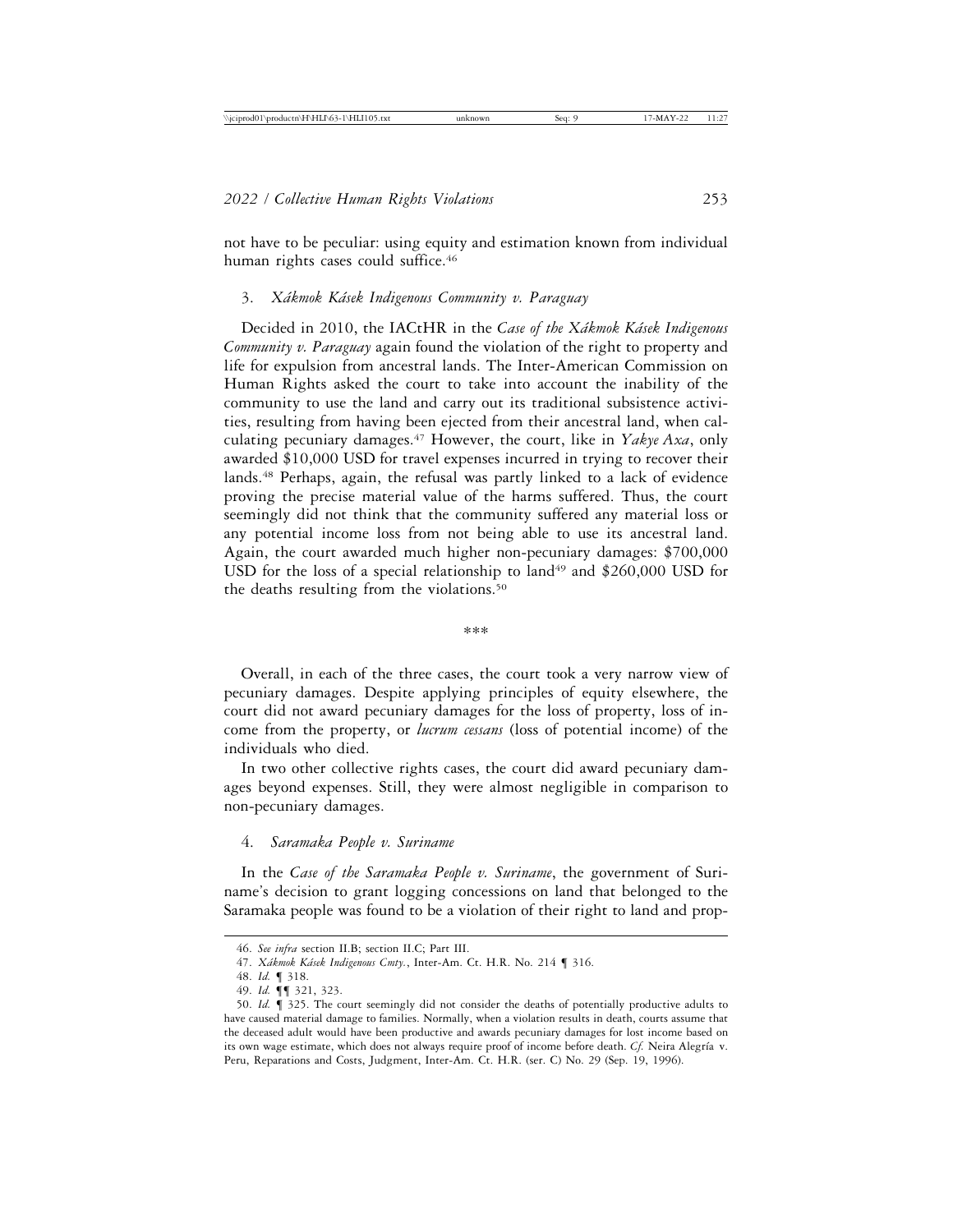erty.51 Nevertheless, the court only awarded \$75,000 USD in pecuniary damages for valuable timber extracted from the land taken from the community and for material property damage from the logging concessions.<sup>52</sup> The non-pecuniary award, on the other hand, totaled \$600,000 USD for suffering as a result of taking the Saramaka people's ancestral land away.<sup>53</sup> Here, material damage to land with valuable timber, the main source of material support for the Saramaka, was valued at only \$75,000 USD, with the court primarily relying on non-pecuniary awards to compensate the community.54

#### 5. *Kichwa Indigenous People of Sarayaku v. Ecuador*

In the *Case of the Kichwa Indigenous People of Sarayaku v. Ecuador*, the court compensated the Kichwa community for damage to its territory and natural resources, right to property, and to life.55 The community asked for pecuniary damages, including the loss of earnings from tourism and production resulting from lack of access to and damage to its land and natural resources.56 Like in *Saramaka*, the court only awarded \$90,000 USD of pecuniary damages, in equity, for damage to territory and natural resources as well as suspension of production and activities.<sup>57</sup> The court explained its low award by stating that in order for the court to use equity, the parties have to provide clear evidence of damages suffered and prove the causal link between the violation and the harm.58 The court held that the evidence of the value of the injuries was not specific enough.59

At the same time, the court recognized that due to the Kichwa peoples' traditional, non-recorded way of life, it was natural that the harms were difficult to prove. Ultimately, the court arrived at \$90,000 USD because it found that some damages and expenses could be reasonably assumed.60 The court thus recognized the obstacles facing the community, expressed willingness to rely on principles of equity, but still made a relatively low award for long-lasting, ongoing injuries.61 In other words, the IACtHR failed to recognize that it is reasonable for a community to not have precise value documentation, either due to its way of life or the nature of the violations.<sup>62</sup> Giving a low damages award for these reasons is to the benefit of the violator, who pays less not because the damage caused was lower, but because the

- 57. *Id.* ¶ 317.
- 58. *Id.* ¶ 314.

- 60. *Id.* ¶ 317.
- 61. *Id.* ¶ 315.
- 62. *Id.* ¶¶ 315–317.

<sup>51.</sup> *Saramaka People*, Inter-Am. Ct. H.R. No. 172.

<sup>52.</sup> *Id.* ¶ 199.

<sup>53.</sup> *Id.* ¶¶ 200–201.

<sup>54.</sup> *Id.* ¶ 199.

<sup>55.</sup> *Kichwa Indigenous People of Sarayaku*, Inter-Am. Ct. H.R. No. 245 ¶ 317.

<sup>56.</sup> *Id.* ¶ 311.

<sup>59.</sup> *Id.* ¶ 315.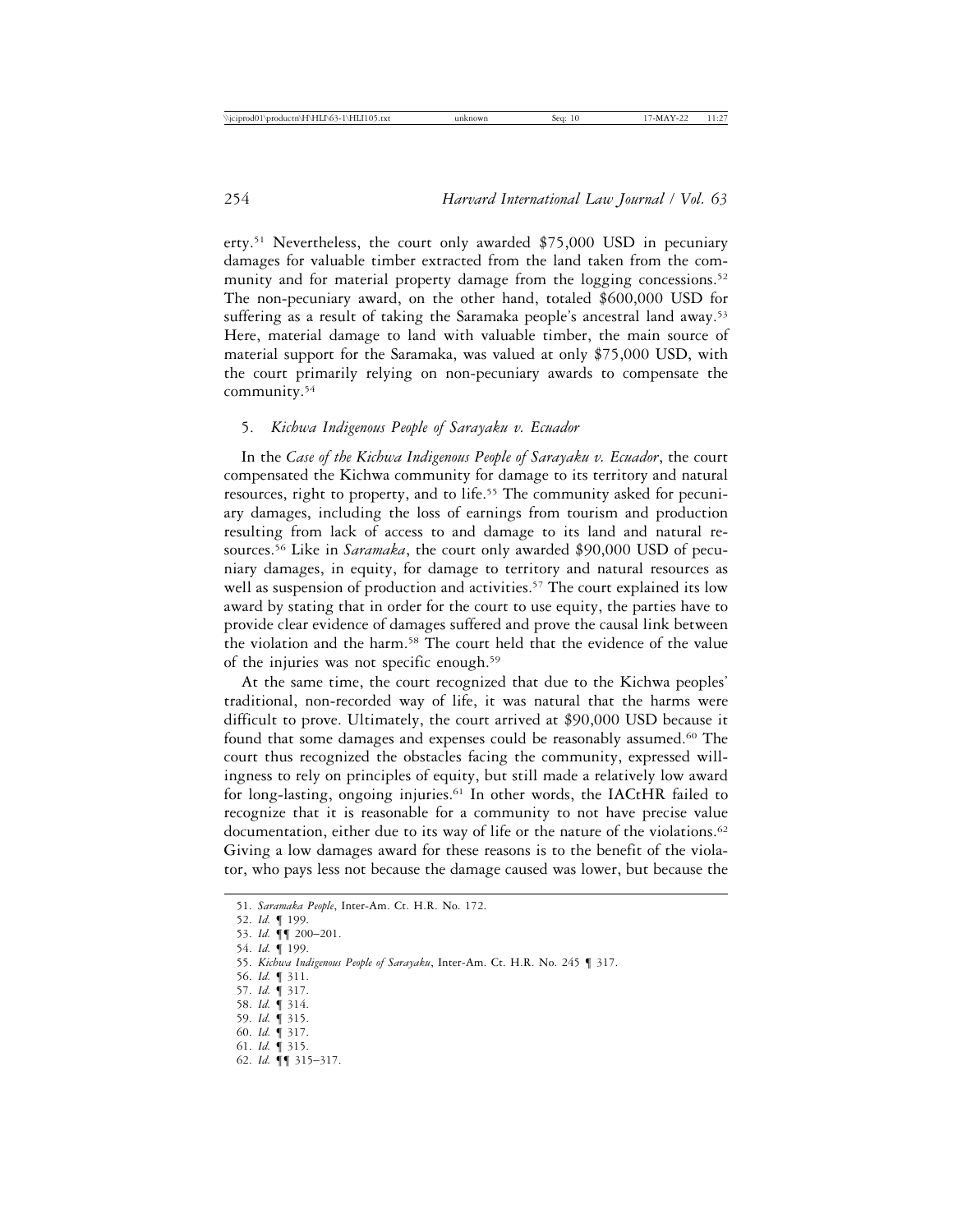victims targeted do not have documented evidence. While the court's acknowledgment of the obstacles in documenting the value of damages and its willingness to use equity leaves the door open for change in the future, the IACtHR nonetheless failed to recognize that some of the information on the value of the harm might have been in the hands of the State. Hence, the court recognized non-material injury, but only awarded nominal damages for material harm.

\*\*\*

In sum, the IACtHR has consistently rejected any notion of severe material damage caused by deprivation of communal land. It has been inconsistent in its pecuniary awards: sometimes only compensating for proceeding expenses, and at other times negligibly compensating for speculative harms to land and resources. The IACtHR also seems hesitant to use equity to award more than nominal pecuniary damages; conversely, under non-pecuniary damages, the court does not require clear evidence and tends to be eager to award non-material damage for losses to ways of life. It raises the question: why can moral damages be assumed and approximated, while material damages to a community that subsists through the use of land cannot? The indigenous communities' cases at the Inter-American Court highlight unaddressed complexities. What if the respondent is in a better position to produce evidence? What if there is no clear evidence due to the victims' traditional ways of life? What if the value of the damages cannot be proven due to displacement caused by the violation? The absence of evidence based on these reasons should not preclude awarding just amounts of damages for material damage, even if it cannot always be proven with certainty. By ignoring most of the potential material harms for which evidence was not produced, the court invites perpetrators—often powerful governments—to violate the rights of groups that often cannot produce precise evidence.<sup>63</sup>

Interestingly, the issue of lack of evidence to provide exact proof of the value of the harm has been addressed in other cases involving non-indigenous groups.64

#### *B. Documentation Lost Due to Factual Circumstances of the Case*

The first category of cases to be discussed involves situations where the victims do not have evidence of the value of the harm suffered due to the actions or events that took place *during* the violation alleged. For example, in *Mapirip´an Massacre*, the Inter-American Commission on Human Rights and the victims (the inhabitants of the town) of a massacre and destruction of a

<sup>63.</sup> For further information on how difficulties gathering evidence can affect recovery, *see* Shelton, *supra* note 1, at 47, 48.

<sup>64.</sup> ODIER-CONTRERAS GARDUÑO, *supra* note 16, at 162.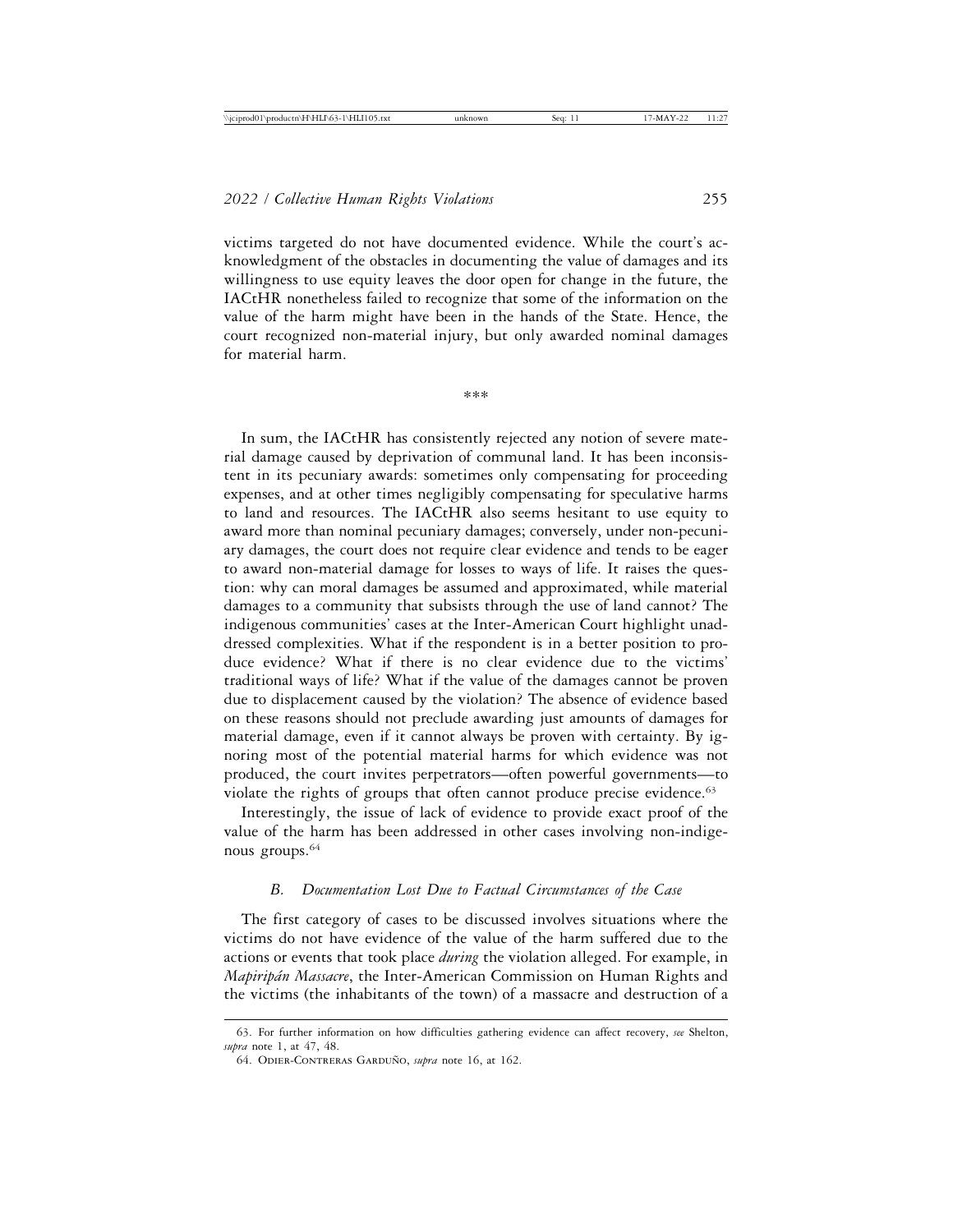town by a government-approved paramilitary group asked the IACtHR for compensation for consequential damages and lost earnings in fairness, with flexibility regarding the missing invoices and other evidence, due to the abrupt displacement of the victims as a result of the violations.<sup>65</sup> The court agreed with the statement that the "evidence supplied was insufficient to establish with certainty the pecuniary losses suffered by most of the victims."66 However, it also acknowledged that the victims did not have much evidence due to the violation itself.<sup>67</sup> Thus, despite insufficient evidence to establish the ages, activities or lost earnings of most of the victims, the court set pecuniary damages in fairness for victims that had *some* evidence.68 Nevertheless, somewhat contradictorily, it still required evidence establishing the losses with certainty and did not award any damages to victims for whom there was no proof of potential future activities.<sup>69</sup> Still, the court awarded \$985,000 USD in pecuniary damages for harms to nine of the victims.70 However, the court again awarded non-pecuniary damages for suffering and changes in conditions of life of the victims, without requiring clear evidence for each of them.<sup>71</sup> Relying on statements from victims and witnesses, and on the gravity of the case—in this case, a massacre—the court awarded \$3,500,000 USD to thirty-five victims.72 Though acknowledging that evidentiary issues faced by the victims were partly caused by the violators, the court still limited pecuniary damages due to doubts, not about their existence, but about the precise value of the losses.73

## 1. *The ECtHR's Emphasis on Pecuniary Damages*

In *Selçuk and Asker v. Turkey*, which involved government security forces burning down a Kurdish village, the European Court of Human Rights used a different approach from that used by the IACtHR, reaching a strikingly different conclusion.74 In that case, Turkish security forces had entered and burned down the claimants' village. The applicants claimed pecuniary damages for the loss of houses, cultivated land, household property, livestock, and a mill.75 The court did not require clear and precise proof of loss since the context made it difficult for the claimant to substantiate the quantity and value of the harm sustained.76 Because of the security forces' actions, the

66. *Id.* ¶ 266.

67. *Id.*

- 68. *Id.* ¶ 267. 69. *See id.* ¶ 276.
- 70. *Id.* ¶ 278.
- 71. *Id.* ¶ 282.
- 72. *See id.* ¶ 290.
- 73. *Id.* ¶ 288.
- 74. *Selçuk*, 1998-II Eur. Ct. H.R. ¶ 115 (1998).
- 75. *Id.* ¶ 104.
- 76. *See id.* ¶ 106.

<sup>65.</sup> Case of the "Mapiripán Massacre" v. Colombia, Merits, Reparations and Costs, Judgment, Inter-Am. Ct. H.R. (ser. C) No. 134, ¶¶ 262–63 (Sep. 15, 2005).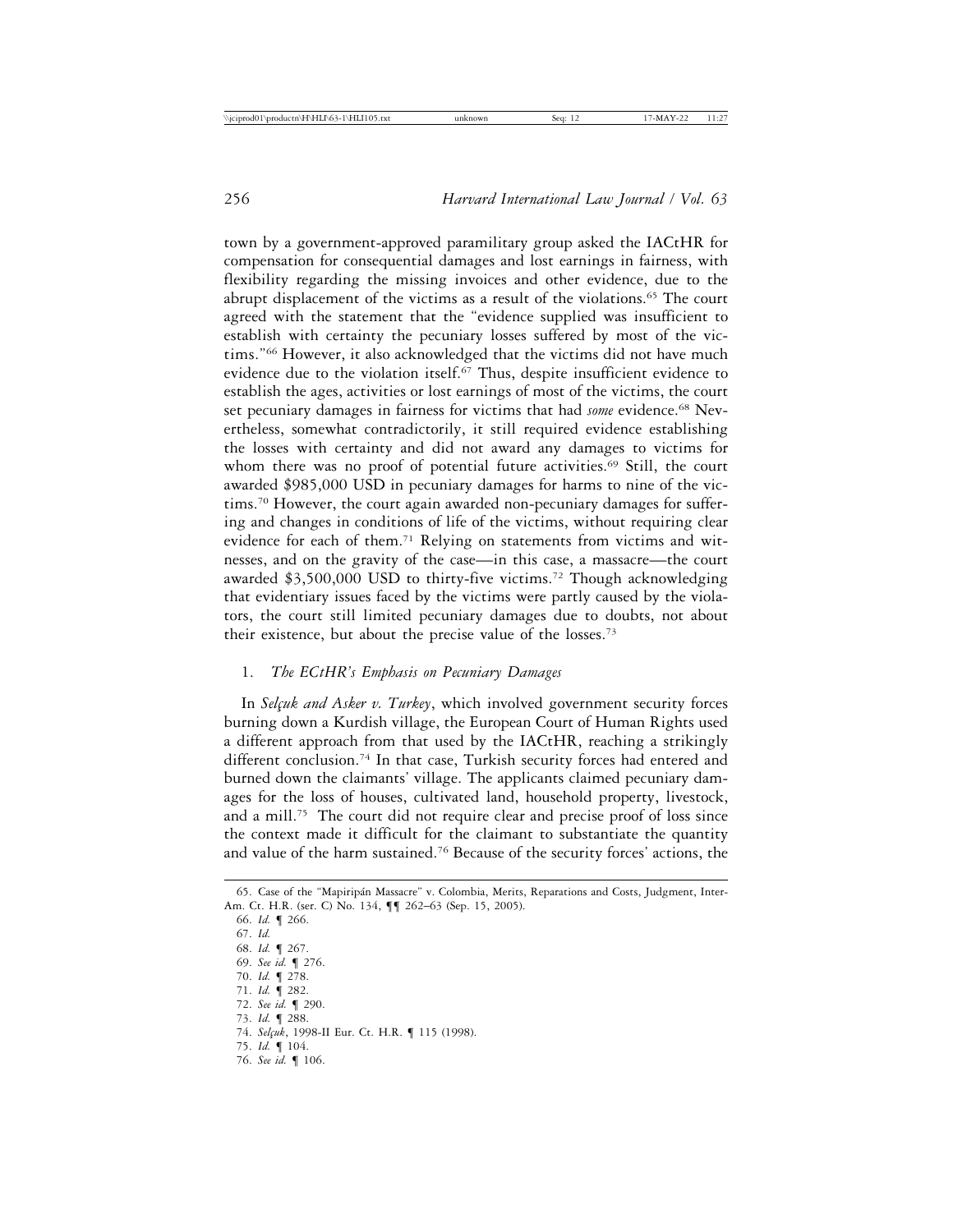claimants were not able to provide evidence as to the value of the houses and household property.<sup>77</sup> However, the ECtHR decided that because it found the houses were destroyed by security forces, damage was sustained, and hence pecuniary damages were due. Although not explicitly stated, it appears that the court took into account the fact that evidence could not have been produced *due* to the human rights violations committed.78 Hence, the ECtHR awarded pecuniary damages for houses, mills, and household property lost based *on equity and speculation*. 79 For the houses, it awarded 1,000,000 Turkish Liras ("TRY") to each of the claimants, roughly onethird to one-half of the amounts claimed.80 For other properties, it noted that the applicants' houses had been destroyed by fire, again implicitly linking lack of evidence to the violation itself, and concluded that there must have been some additional property loss.<sup>81</sup> The court then awarded  $\text{\AA}$ ,000,000 TRY and  $\text{\AA}$ 5,000,000 TRY, respectively, roughly two-thirds of the amount claimed by the victims. For lost income, despite lack of independent evidence, the ECtHR also awarded pecuniary damages based on equity, assuming that not being able to use the land or the mill would create a loss of income despite clear evidence of the amounts.82 In total, the court awarded \$17,000 USD and \$22,000 USD in pecuniary damages to the two victims. In contrast, the non-pecuniary damages awarded for suffering<sup>83</sup> only totaled about \$13,000 USD each. Hence, the ECtHR estimated pecuniary damages resulting from the loss of houses and the lost opportunity to use the land, despite the lack of clear evidence of the value of the losses.<sup>84</sup> Using equity and approximation, it awarded more damages under pecuniary

than non-pecuniary damages.

The outcome in *Selçuk* can be compared with the *Ituango Massacres* case at the IACtHR. In *Ituango Massacres*, the IACtHR set pecuniary damages for the loss of earnings and livestock in the absence of documentation.85 In contrast to the indigenous peoples' cases, especially *Kichwa*, the court agreed to grant compensation, on grounds of equity, in favor of those victims whose loss of income was not proved specifically.<sup>86</sup> But, because the IACtHR found no way to establish the value of homes lost by the victims due to no docu-

<sup>77.</sup> *See id.* ¶¶ 106, 108, 110, 112 (implicitly acknowledging that compensation is due despite the proof issues).

<sup>78.</sup> *Cf. id.* ¶ 86 ("The court recalls its findings that the applicants' homes and household property, and Mrs. Selçuk's mill, were destroyed by security forces . . . .").

<sup>79.</sup> *See id.* ¶¶ 106, 110.

<sup>80.</sup> *Id.* ¶ 108.

<sup>81.</sup> *Id.* ¶ 110.

<sup>82.</sup> *Id.* ¶¶ 111–12.

<sup>83.</sup> *Id.* ¶ 118.

<sup>84.</sup> The claimants did not physically lose ownership of the lands. The claimants lost the ability to use the land. For this reason, the court did not find it appropriate to compensate for loss of land per se. *See id.* ¶¶ 112–12.

<sup>85.</sup> Ituango Massacres v. Colombia, Preliminary Objections, Merits, Reparations and Costs, Judgment, Inter-Am. Ct. H.R. (ser. C) No. 148, ¶ 373 (July 1, 2006).

<sup>86.</sup> *Id*.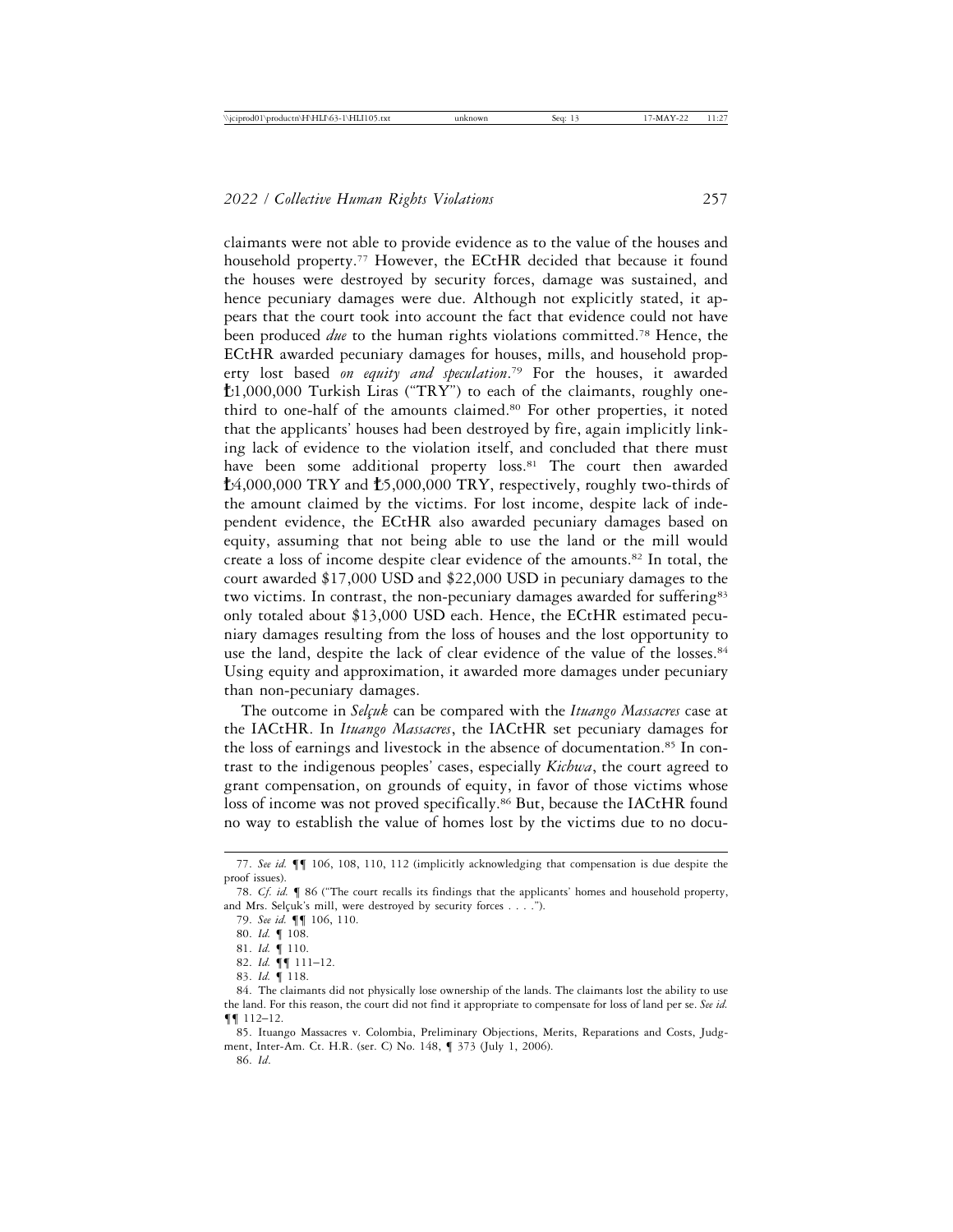ments surviving the massacre, it awarded no pecuniary damages for the houses and claimed this injury would be repaired by non-pecuniary damages.87 However, non-pecuniary damages were awarded for pain, suffering, hardship, and changes in the living conditions of the victims, as well as harm of objects of value to the victims, using "judicial discretion" based in equity.88 It is not clear why harm to objects of value is not considered a material damage. The IACtHR cannot claim to be compensating the victims for loss of a material nature (for example, a house) through damages awarded exclusively for non-material harm as this practice risks distorting the system and leaving the amounts of damages entirely to judicial discretion and sympathy.

## *C. Documentation Not Kept Due to Tradition*

The second category of cases involves victims who did not maintain documentation pertaining to the value of their property or their productive activities due to their traditional practices.

# 1. *The ECtHR's Emphasis on Pecuniary Damages*

In *Akdivar and Others v. Turkey*, the ECtHR found that the right to respect for private and family life and the right to state protection of property of seven applicants had been violated by Turkey when the security forces burned the applicants' houses and forced them to flee from their village.89 Although the claim was a combined suit of seven individual applications, destruction of property and forced expulsion are similar to many group claims, especially those resulting from violations of traditional communities' rights, who often suffer deprivations of their lands and lose their homes due to state actions.<sup>90</sup> Because the houses were burnt down, like in *Selçuk* and *Ituango*, they could not serve as evidence during the lawsuit. More importantly, however, for four of the seven houses, no documentary evidence of their area or value was available for the court to base the damages award on.91 However, the court did not require clear and convincing evidence about the houses' quality and did not regard it as "conclusive that no record exists" with regards to the four unregistered houses.<sup>92</sup> Because the violations took place in a rural area where there was no tradition of registering houses, the ECtHR found the absence of evidence to be reasonable and opted to speculate and rule in equity when deciding on the value of compensation for

92. *Id.* ¶ 18.

<sup>87.</sup> *Id*. ¶¶ 376, 383.

<sup>88.</sup> *Id*. ¶¶ 375, 383.

<sup>89.</sup> Akdivar v. Turkey, 1996-IV Eur. Ct. H.R. ¶ 88.

<sup>90.</sup> Ituango Massacres v. Colombia, Preliminary Objections, Merits, Reparations and Costs, Judgment, Inter-Am. Ct. H.R. (ser. C) No. 148 (July 1, 2006); Plan de Sánchez Massacre v. Guatemala, Merits, Judgment, Inter-Am. Ct. H.R. (ser. C.) No 105 (Apr. 29, 2004); *Case of the "Mapirip´an Massacre*,*"* Inter-Am. Ct. H.R. No. 134; *Sel¸cuk*, 1998-II Eur. Ct. H.R.

<sup>91.</sup> *See* Akdivar v. Turkey, 1998-II Eur. Ct. H.R ¶ 16.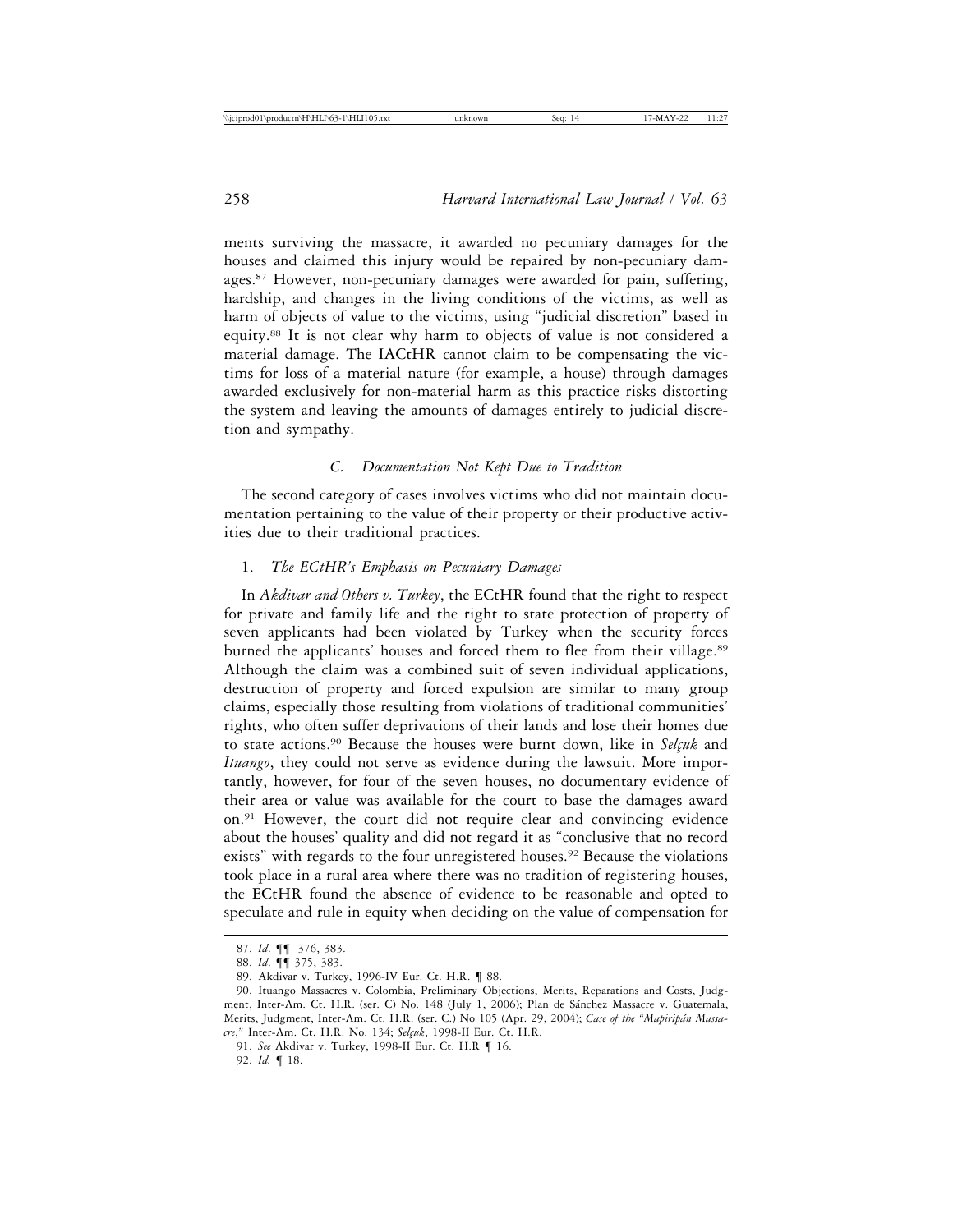the houses.93 It accepted the experts' estimation of base value per square meter and made an award for fifty percent of the area that the unregistered houses claimed.94

More strikingly, the *Akdivar* court also decided to award the applicants for loss of income from the use of land, even though they remained lawful owners of the land, just like the peoples in IACtHR jurisprudence. The ECtHR recognized that being expelled and deprived of the right to use the land must have created a loss of income and calculated the pecuniary damage for lost income using "equitable considerations."95 Even though there was no evidence regarding individual land-holdings of the applicants, the ECtHR used the experts' estimate of income per acre per year to calculate damages.96 The pecuniary damages, awarded partly based on speculation and no conclusive evidence, were much higher than the non-pecuniary damages for suffering and moral harm.<sup>97</sup> Thus, the ECtHR preferred to estimate pecuniary damages instead of claiming that non-pecuniary damages would suffice.

# 2. *Relaxing Evidentiary Requirements:* Shell Petroleum Dev. Co. Nigeria Ltd. v. Anaro

A Nigerian domestic court case provides an illuminating extension of awarding damages for presumed loss of income. In *Shell Petroleum Dev. Co. Nigeria Ltd. v. Anaro*, the Bendel State High Court held Shell liable for breach of statutory duties and awarded traditional communities damages for destruction of property and loss of income after their lands, lakes, and rivers were contaminated by oil.<sup>98</sup> The court<sup>99</sup> held that the damages for loss of income were not individual compensation, but rather compensation to the entire community, a common right, deriving from joint ownership of the lands and waters for the benefit of the community.<sup>100</sup> Hence, no individual proof of income was required.101 Instead, the court required some proof of joint income from the lands.102 Despite that last requirement, the case shows flexibility and recognition that a violation of the right to use communal land definitely causes detriment to the common income of the community—an admission that the IACtHR should consider.

<sup>93.</sup> *Id.* ¶ 17, 25.

<sup>94.</sup> *Id.* ¶¶ 19–20.

<sup>95.</sup> *Id.* ¶¶ 24–25.

<sup>96.</sup> *Id.* ¶ 25.

<sup>97.</sup> *Id.* at ¶ 2.

<sup>98.</sup> For a description of the Bendel State High Court's decision, see Shell Petroleum Dev. Co. Nigeria Ltd. v. Chief Joel Anaro [2001] FWLR 1815 (Nigeria).

<sup>99.</sup> The judgment and award were later upheld on appeal. *See Shell Petroleum Dev. Co. Nigeria Ltd.*, FWLR 1815; Shell Petroleum Dev. Co. Nigeria Ltd. v. Chief Joel Anaro & Ors. [2015] 1 CLRN 52 (Nigeria).

<sup>100.</sup> *Shell Petroleum Dev. Co. Nigeria Ltd.*, 1 CLRN at 53.

<sup>101.</sup> *Id.*

<sup>102.</sup> *Id.* at 54*.*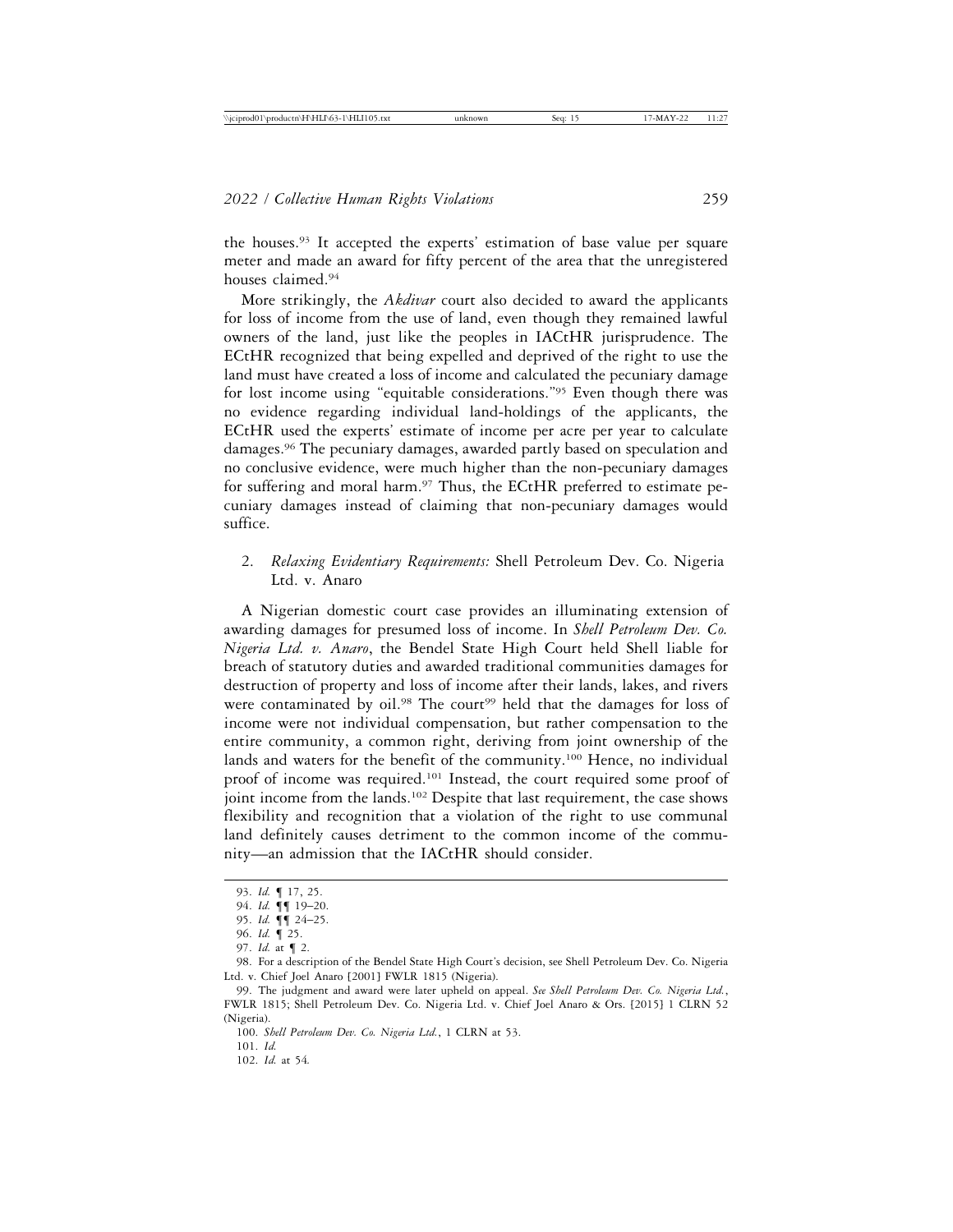The contrast between the ECtHR and the IACtHR's approach is especially significant for compensating collective human rights abuses. They very often relate to the right to land and property and involve a group or a community being expelled from their traditional land or a place they call home. In such cases, documentation relating to their traditions might get lost,<sup>103</sup> or they do not exist in the first place due to their way of life.<sup>104</sup> This lack of proof of the value of the activities halted by the violation is *reasonable* in these circumstances. Hence, it should not bar recovery of pecuniary damages once they are proven (or presumed) to be caused by the violation.

## *D. Individual Claims and Compensating Uncertain Material Losses*

There have also been several individual awards in which courts adopted standards potentially applicable to group cases, for instance, presumptions in favor of loss of income and pecuniary value of lost intangible (or uncertain) opportunities. More importantly, these individual awards allow the victims to prove only the extent of the damages, not their precise value. Thus, these courts award pecuniary damages using equity, recognizing that uncertain value should not preclude finding and compensating a real, material loss.

#### 1. *Presumption of Lost Income*

Standards of proof for pecuniary losses are often stricter than for nonpecuniary and tied to precise proof of value lost. There are fewer presumptions than for moral harm, and the burden is usually on the applicant to prove harm, causality, and value. However, the cases on individual violations below show that when causality, but not the harm's precise value, is proven, courts can use presumptions, or inferences.<sup>105</sup> Even the IACtHR presumes a loss of income at least equivalent to minimum wage when an adult who could work dies as a result of a violation.106 The fact that standards for proving income of individuals are lower than those for communities who are more likely to reasonably refrain from keeping records of their activities means that there should be more, not less, leeway for the latter group.

The ECtHR has presumed lost income if a violation denied the victim an opportunity to carry out a certain specified potentially productive activity. For example, in *Hornsby v. Greece*, two British nationals' right to equal treatment was violated when they were prevented from opening a foreign language school on Crete by prolonged administrative proceedings.107 In the

<sup>103.</sup> *Case of the "Mapirip´an Massacre*,*"* Inter-Am. Ct. H.R. No. 134.

<sup>104.</sup> *See* Aloeboetoe v. Suriname, Reparations and Costs, Judgment, Inter-Am. Ct. H.R. (ser. C) No. 15, ¶ 48 (Sep. 10, 1993).

<sup>105.</sup> Dinah Shelton, Remedies in International Human Rights Law 320 (2nd Ed. 2006).

<sup>106.</sup> Caracazo v. Venezuela*,* Reparations and Costs, Judgment, Inter-Am. Ct. H.R. (ser. C) No. 95, ¶ 50(d) (Aug. 29, 2002).

<sup>107.</sup> Hornsby v. Greece, 1998-II Eur. Ct. H.R 727 (1998).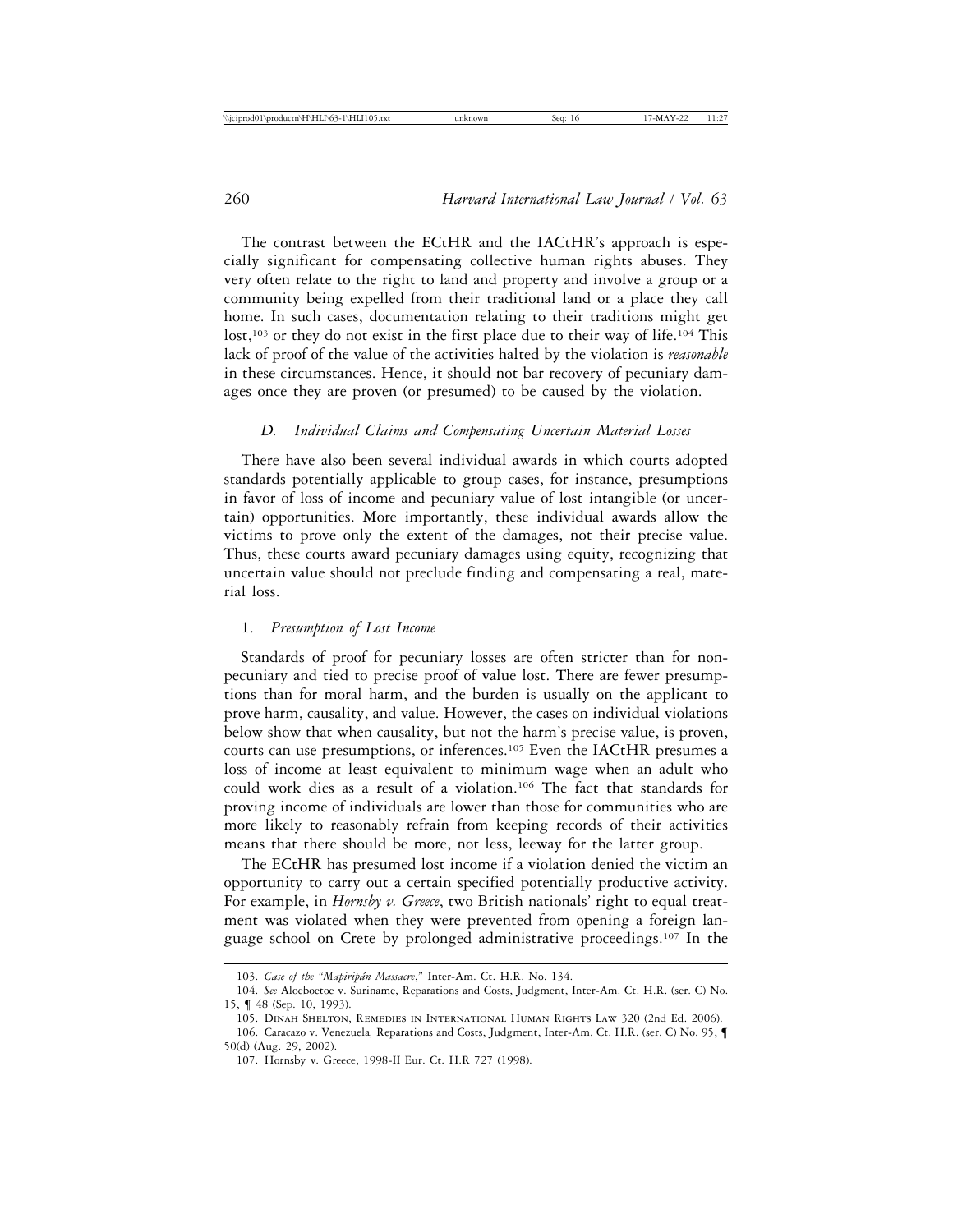reparations phase, they could not prove the value of fees lost in the delay period with certainty.108 However, the ECtHR presumed that some income must have been lost due to the school not operating. Hence, there was evidence of an injury causally linked to the violation, and despite no precise valuation, the ECtHR decided to award damages for the lost opportunity to earn income.109 Thus, in equity and partly speculating, it awarded 84,000 USD.110

Similarly, in the *Case of Open Door and Dublin Well Woman v. Ireland*, the ECtHR held that the rights of owners of two businesses offering abortion support services were violated by limits to the operation of their businesses.111 They claimed \$62,000 USD in income lost due to the violation, but this was not proven with certainty and the ECtHR was not clear on how it was calculated.112 However, it held that, "the discontinuance of the counselling service must have resulted in a loss of income."113 Inferring lost income due to the violations, the court awarded IR 25,000 in equity for pecuniary damages.114 Even though in both *Kichwa* and *Open Door*, the causality between the violations and harms was clear,115 in *Kichwa*, the IACtHR held that the parties needed to provide clear evidence of the damages suffered for it to be able to use equity in awarding pecuniary damages, and awarded almost negligible pecuniary damages.<sup>116</sup> One can only ask why standards for individual business owners are lower than for traditional communities, for whom it is more reasonable to have less records and who usually suffer more harms. This leads to a distortion in international human rights jurisprudence and less deterrence for States with respect to collective violations.

A similar approach was taken by the African Court on Human and Peoples' Rights ('ACtHPR') in *Lohe Issa Konate v. Burkina Faso*. There, the ACtHPR found human rights violations when the State prevented the publication of Konate's newspaper.117 In the reparations phase, the claimant proved that he had published many copies of the newspaper before the violation prevented further sales. However, he had no evidence confirming how many copies he would have sold had the State not prevented the sales. Still, the ACtHPR decided that the *extent* of the injury caused by the violation

111. Open Door and Dublin Well Woman v. Ireland, 1992 Eur. Ct. H.R. 68 (1992).

113. *Id.* ¶ 87.

<sup>108.</sup> SHELTON, *supra* note 105.

<sup>109.</sup> *Id.*

<sup>110.</sup> The court made a lump sum award, notwithstanding the lack of proof of value of the injury sustained. *Hornsby*, 1998-II Eur. Ct. H.R.

<sup>112.</sup> *Id.* ¶ 85.

<sup>114.</sup> *Id*.

<sup>115.</sup> There was lost potential for material gain from using what the violation denied the victims in both cases. The loss was the use of business in *Open Door* and land in *Kichwa*.

<sup>116.</sup> *Kichwa Indigenous People of Sarayaku*, Inter-Am. Ct. H.R. No. 245 ¶ 314.

<sup>117.</sup> Lohe Issa Konate v. Burkina Faso, No. 004/2013, Judgment on Reparations, Afr. Ct. H.P.R. ¶ 7 (2013).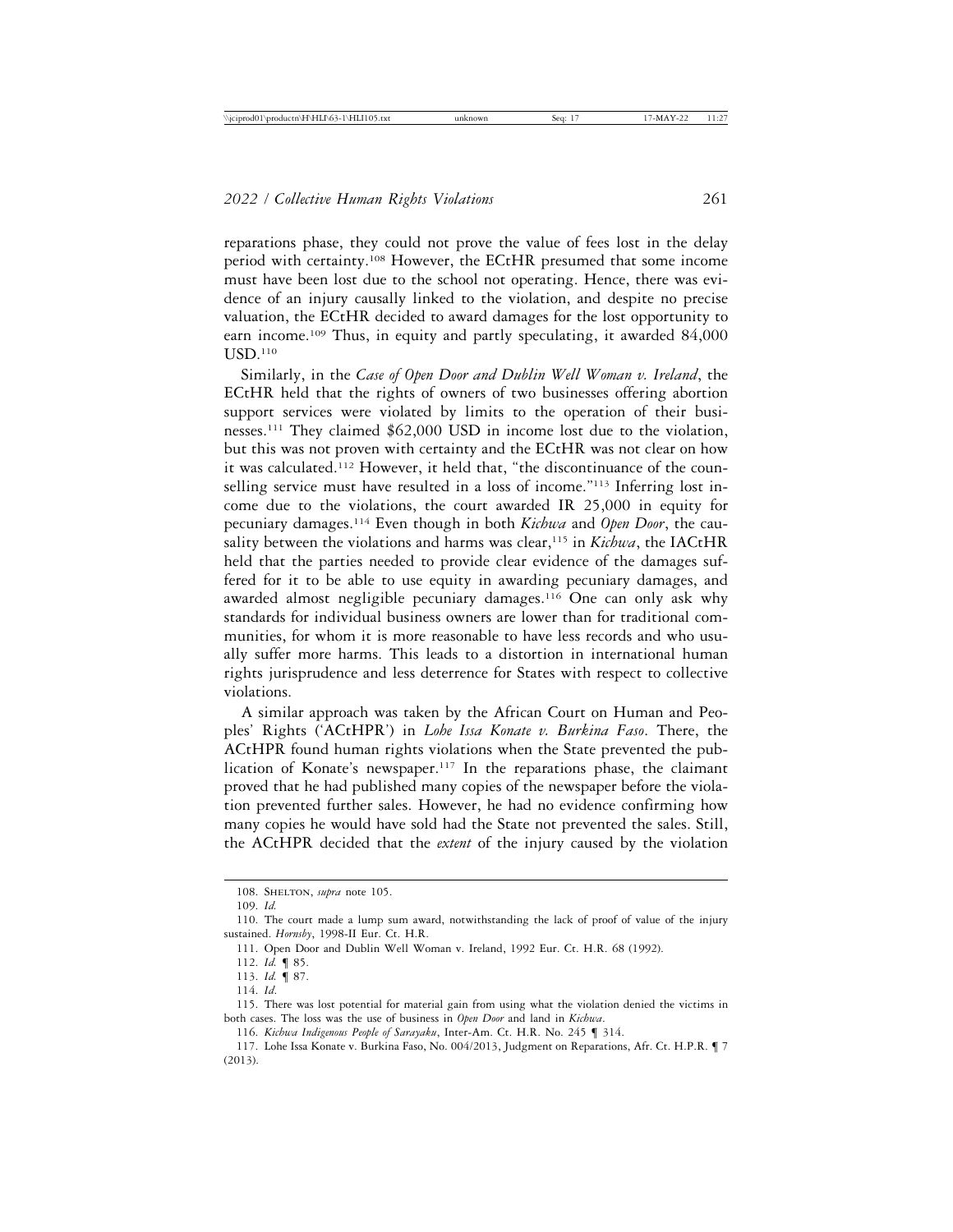had been proven and that it had enough information to use equity and award 25,000,000 Central Africa Francs ('XAF') in pecuniary damages<sup>118</sup> lower than what was asked for, but much higher than the 10,000,000 XAF awarded in non-pecuniary damages.

Unlike in *Konate*, the ACtHPR did not award pecuniary damages based on income statements and the existence of a violation alone in *Mtikila*.<sup>119</sup> The existence of a violation of the right to political participation was not sufficient per se to establish material damage; income statements from before the violation had no proven nexus with the facts of the case.120 However, the lack of an award in *Mtikila* was probably due to the applicant's failure to meet his burden of establishing causality (i.e., linking damages with the violation), $121$  and not due to a failure to establish value. The court held that because the violation did not necessarily prevent the victim from carrying out his usual productive activities, there could not be a presumption of lost productivity.122 Moreover, the court did not even award money as non-pecuniary damages, holding that the judgment was sufficient compensation.123 Hence, the court did not see any compensable damages in the case. There was an extent, not a valuation problem. Thus, causality and extent are the main requirements for pecuniary damages, not precise valuation.

Thus, causality can be the most important requirement only for the extent of the harm and not for the precise value. This approach could be transplanted into the collective human rights cases. Proving that a violation caused a loss of opportunity to conduct productive activities on a communal property is not too burdensome—and would satisfy the causality requirement. Then, the community would be able to prove the extent of a harm, even if the value was uncertain, simply by proving the violation caused a productive activity to halt. Of course, there would likely not be any documents indicating the value of the activity halted due to the community not normally thinking of it in purely monetary terms, not keeping documents, or losing such evidence as a result of the violation itself. The IACtHR could then relax the evidentiary requirements for proving its value and rely on equity to guarantee that the very real harms are not left uncompensated. As the IACtHR itself has concluded, "the reparations cannot imply enrichment or detriment for the victims or their successors."124

<sup>118.</sup> *Id.* ¶ 44.

<sup>119.</sup> Reverend Christopher R. Mtikila v. The United Republic of Tanzania, No. 011/2011, Ruling on Reparations, Afr. Ct. H.P.R., ¶ 46(2) (2011).

<sup>120.</sup> *Id.* ¶ 31.

<sup>121.</sup> *Id.* ¶ 32.

<sup>122.</sup> *Id.* ¶ 30.

<sup>123.</sup> *Id.* ¶ 37.

<sup>124.</sup> *Sawhoyamaxa Indigenous Cmty.*, Inter-Am. Ct. H.R. No. 146 ¶ 198.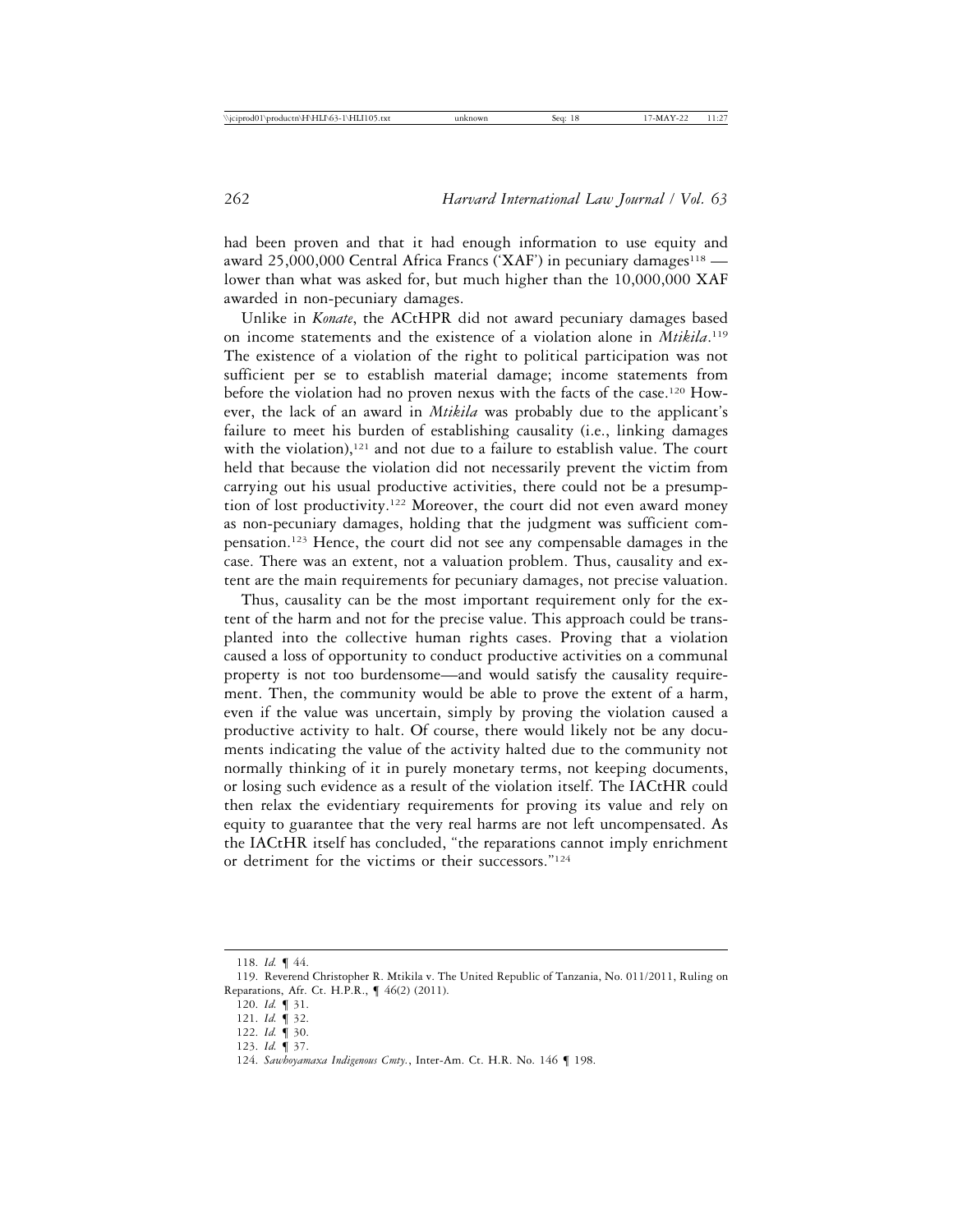#### 2. *Intangible Opportunity Loss*

Some courts have also given compensation for intangible or uncertain future opportunities lost because of a violation. Even without precisely quantifiable losses, pecuniary damages can be awarded if material losses in the future are foreseeable. In *Campbell and Cosans v. United Kingdom*, a student who suffered corporal punishment at school had his right to education violated. Although there was no proven quantifiable loss, the ECtHR observed that the victim's educational opportunity was limited as a result of the violation and "it is true that, in the normal course of events, an individual who has not had the full benefit of educational opportunities will be likely to encounter greater difficulties in his future career than one who has."125 Hence, it saw a clear, material damage resulting from the violation and awarded pecuniary damages to the victim even though the damage was uncertain in value.126 The same reasoning could be applied to collective human rights abuses. As a result of many violations, especially of the right to land, indigenous communities' cultural and developmental opportunities are severely, and clearly, limited. Those harms should be acknowledged as presumptively caused by the violations. More generally, the loss of opportunity—to develop, to earn an income, to pursue an idea—should be presumed even if the opportunity loss is not easily quantifiable.

Unfortunately, even the International Court of Justice ("ICJ") has failed to combine a presumption of lost income with an award of pecuniary damages for an unquantifiable opportunity loss. In *Diallo*, the Democratic Republic of Congo ("DRC") expelled the Guinean victim from the country without a proper proceeding, which forced him to abandon his job and his apartment and prevented his company from recovering debts, thus violating his rights to liberty and freedom from arbitrary expulsion.<sup>127</sup> The ICJ seemed to present some flexibility in the reparations stage, stating that *onus probandi* could be shifted to the respondent state if it were in a better position to establish certain facts or locate evidence.128 Indeed, it awarded \$85,000 USD in non-material damages in equity for the victim's psychological suffering, aggravated by having been prevented from recovering his debts<sup>129</sup>

The victim also claimed material damage for lost property in his apartment in the DRC as well as loss of earnings. The ICJ awarded \$10,000 USD in pecuniary damages for lost property based on equitable considerations,

<sup>125.</sup> Campbell and Cosans v. United Kingdom, 60 Eur. Ct. H.R. (ser. A) ¶ 26 (1983).

<sup>126.</sup> Although it awarded the pecuniary damages again as part of a lump sum \$4,000 award, which makes it impossible to compare the amount of pecuniary and non-pecuniary damages awarded.

<sup>127.</sup> Ahmadou Sadio Diallo (Guinea v. Dem. Rep. Congo), Judgment, 2012 I.C.J. Rep. 324, ¶ 3 (June 19).

<sup>128.</sup> *Id.* ¶¶ 54–56.

<sup>129.</sup> *Id*.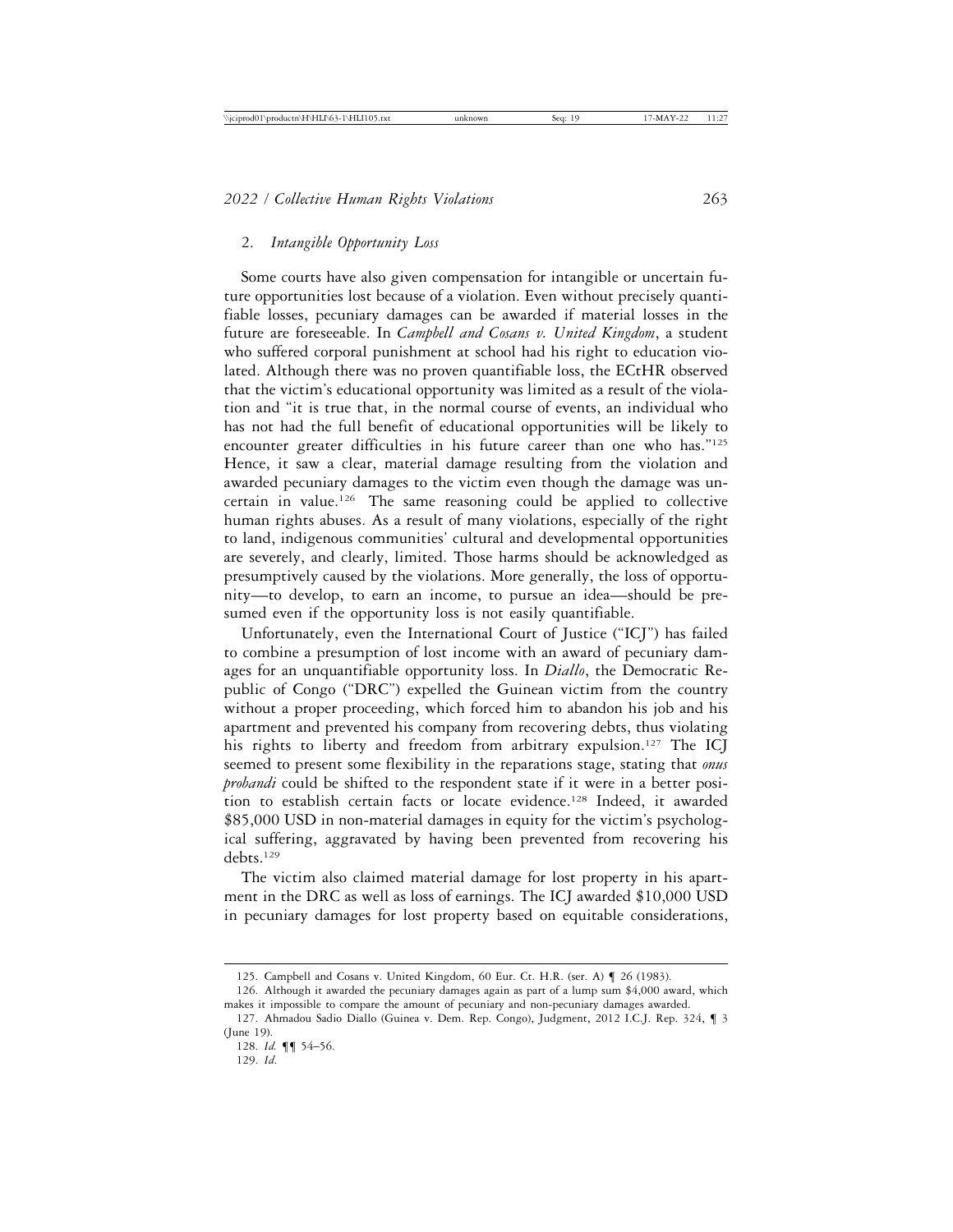despite no evidence of its value,<sup>130</sup> since the DRC gave the victim no opportunity to take care of his apartment before leaving the country and did not try to safeguard his apartment and property.131 However, the ICJ rejected any pecuniary award for lost income. The dispositive factors for the ICJ were that there was no actual proof of income (no tax records);<sup>132</sup> and that there was no proof his company was conducting business during the violation.<sup>133</sup> Both arguments seem strong, but as the ICJ recognized, Diallo had no access to tax records in the DRC because he was expelled.134 Moreover, because he was responsible for his company's business, his expulsion denied him the opportunity to lead its operations in the DRC, which the court failed to adequately recognize. Therefore, it is possible that the company could have produced income had he remained in the DRC, and it is certain that he lost the opportunity to earn more income due to the State's violation. Lastly, he had no chance to recover his company's debts from outside the country.<sup>135</sup> Thus, Judge Yusuf, in a separate opinion, argued for a more flexible standard and an equitable pecuniary award for lost income since the lost business opportunity was reasonably and causally linked to the violation.136

Despite clear evidence that Diallo ran a company in the DRC at the time of the violation, the ICJ gave the benefit of the doubt to the perpetrator the DRC—denying any recovery for lost earning opportunity. Thus, *Diallo* differs from *Campbell*, *Hornsby*, and *Open Door*, as the latter group of cases awarded damages even though the loss of material benefits resulting from violations was uncertain. The only way *Diallo* could be aligned with the approach of awarding damages for the proof of the extent of harm, and not the precise value of harm, is if the company activity could not be proven.

## 3. *Proyecto de Vida*

Lastly, *proyecto de vida*, a doctrine developed by the IACtHR, is used not only to monetarily compensate for lost material benefits based on real expectations *and* current, standard characteristics of the victim, like age and occupation, but also for more uncertain, developing and subjective factors.137 In *Loayza-Tamayo*, the IACtHR recognized that the so-called "life plan" of an

<sup>130.</sup> Another case and another court underscoring the fact that equity and speculation are and can be used to award pecuniary damages.

<sup>131.</sup> *Id.* ¶¶ 29–34.

<sup>132.</sup> *Id.*  $\blacksquare$  41 (holding that no tax records precluded the award under this head).

<sup>133.</sup> *Id*. ¶ 23.

<sup>134.</sup> *Id*.

<sup>135.</sup> *Id.* ¶ 17 (separate opinion by Yusuf, J.).

<sup>136.</sup> *Id.*

<sup>137.</sup> Arturo J. Carillo, *Justice In Context: The Relevance of Inter-American Human Rights Law and Practice* to Repairing the Past, in HANDBOOK OF REPARATIONS 504, 516 (Pablo de Greiff ed., 2006); *cf.* Sherrod v. Berry, 629 F.Supp. 159, 162–63 (N.D. Ill. 1985), *aff'd*, 827 F.2d 195 (7th Cir. 1987), *rev'd en banc on other grounds*, 856 F.2d 802 (7th Cir. 1988) (holding evidence on the 'hedonic' value of life admissible in a civil rights action on behalf of deceased killed by a police officer).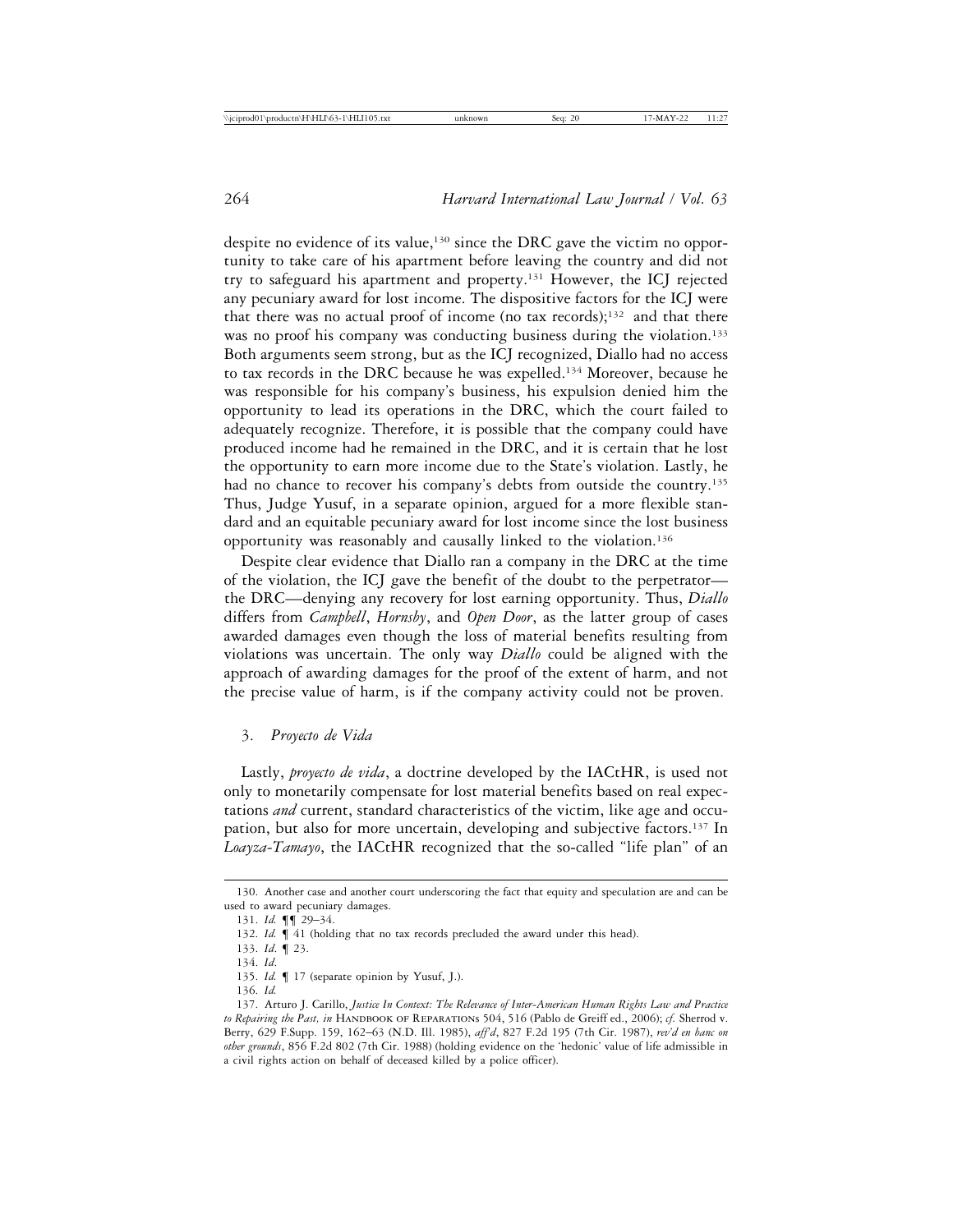individual could be compensated in a pecuniary manner.<sup>138</sup> That life plan could be based on the documented undertakings and aspirations of a person, such as her studies or other personal and professional development. Judges Cançado Trinidade and Abreu Burelli also added a separate opinion to reinforce their view that reparations should consider individuals as more than *homo economicus*, "a mere agent of economic production," but rather should accept that humans have needs and aspirations that go beyond economic worth.<sup>139</sup> Indeed, the IACtHR followed a similar line of logic to award pecuniary damages for potential that was unfulfilled due to a violation. For instance, in *Cantoral Benavides*, the IACtHR awarded as pecuniary damages the lost earnings of a biologist for the death of a student who was merely studying to become a biologist.<sup>140</sup> The award was based on an approximation of the predicted earnings of a biologist over a lifetime;<sup>141</sup> in other words, it was based on the victim's disrupted *potential*.

Communities, like individuals, pursue their own needs and aspirations in special ways. They are more than "agents of economic production" and should also be judged by the projects and ways of life they are undertaking or prevented from undertaking through violations of their human rights. Therefore, this approach could also apply to intangible or uncertain opportunities of *desarrollo de la comunidad* taken from group victims. For example, it could categorize the damages caused by an inability to pursue a traditional or planned-for way of life as pecuniary, especially when rights violations are connected to the use of land,<sup>142</sup> to traditional professions, and, possibly, to tourism.

#### III. Postulates

The jurisprudence on evidentiary standards and burdens of proof for collective intersectional human rights violations is scant. Existing jurisprudence has opted for unclear yet strict standards for pecuniary damages, limiting compensation in light of sparse evidence. However, that approach leaves everything subject to judicial discretion. Moreover, courts that have addressed this issue have asserted that there is no pecuniary harm without a certain, proven, fully quantifiable loss. This potentially increases violators' incentives to ensure that there is no evidence to demonstrate the value of

<sup>138.</sup> Loayza-Tamayo v. Perú, Reparations and Costs, Inter-Am. Ct. H.R. (ser. C) No. 42 (Nov. 27, 1998).

<sup>139.</sup> *Id.* ¶¶ 9–10 (joint concurring opinion of Trindade, J. and Abreu-Burelli, J.).

<sup>140.</sup> *See Cantoral Benavides*, Inter-Am. Ct. H.R. ¶ 60 (Dec. 3, 2001) ("It is obvious to the court that the facts of this case dramatically altered the course that Luis Alberto Cantoral Benavides' life would otherwise have taken. The pain and suffering that those events inflicted upon him prevented the victim from fulfilling his vocation, aspirations and potential, particularly with regard to his preparation for his chosen career and his work as a professional. All this was highly detrimental to his 'life project.'").

<sup>141.</sup> *Id*.

<sup>142.</sup> *See Sawhoyamaxa Indigenous Cmty.*, Inter-Am. Ct. H.R. No. 146 ¶ 91 (referring to the expert opinion of Mr. Andrew Leake).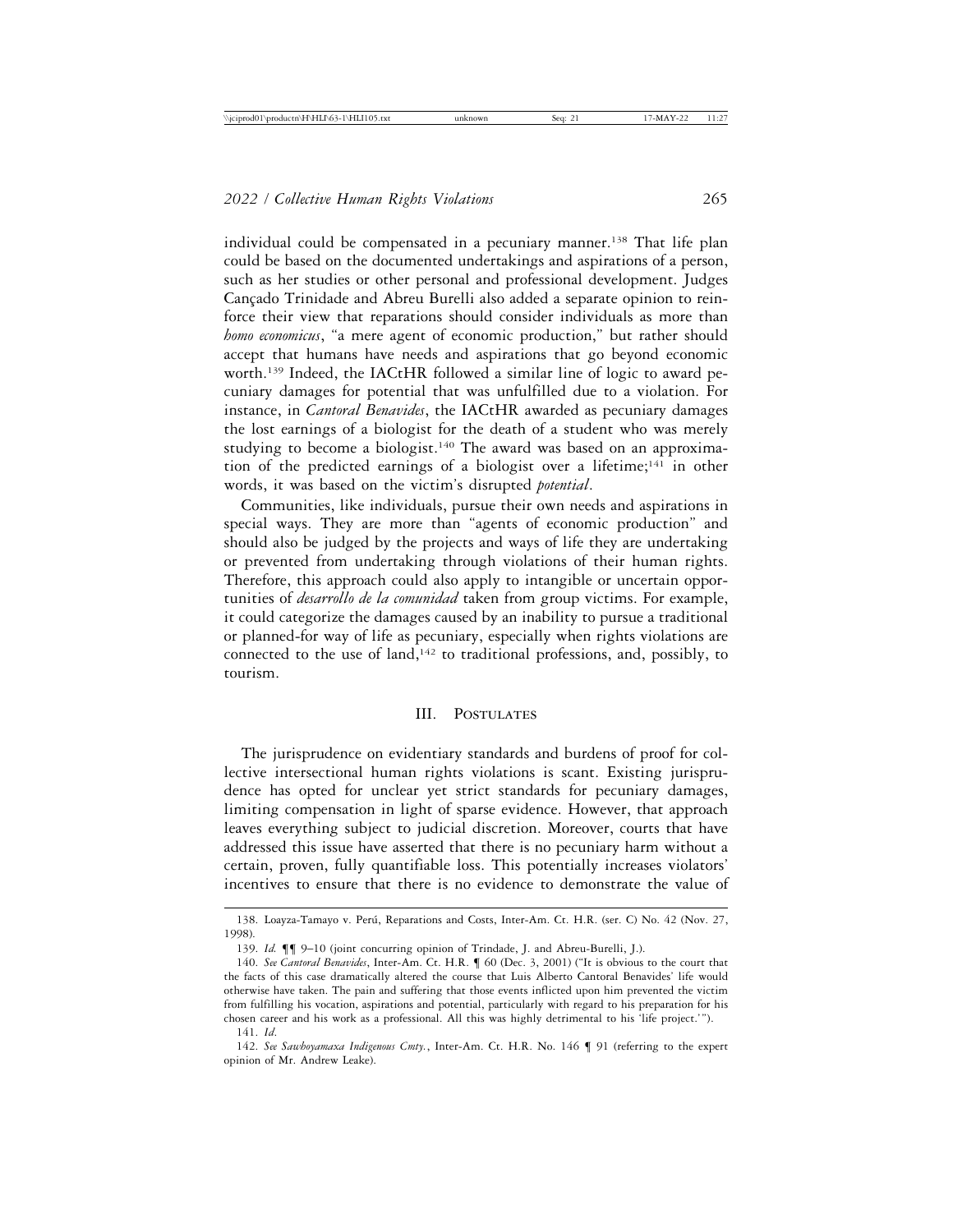harms suffered by communities, decreasing the system's deterrent function.143 Lastly, it decreases the fairness of the system by suggesting that some tangible harms do not need to be compensated for. Instead, the system groups all these considerations under moral and intangible harms, which, though important categories, do not describe what these damages are.

Human rights courts agree that proving a causal link between the violation and the harm suffered is the most important inquiry and is preliminary to any other evidentiary requirements when proving damages. In collective abuse cases, there is often no difficulty proving general causality between violations of rights to life or land and the class of harm suffered. Instead, problems arise when attempting to prove the precise value of specific harms. However, in both group and individual cases, courts have not always required evidence of the precise value of claimed harms and have instead engaged in approximation exercises.144

If human rights courts have been able to forego strict evidentiary requirements for valuing individual harms that often require well-documented business undertakings, they should be able to relax the standards of proof for valuing collective damages. Communal property and activities using such property are usually less documented, are subject to more subjective valuations, and feature more non-standard uses of the land. Thus, while proving that violations caused lost opportunities to use communal property is as easy for communities as for any other victim category, proving value can be much harder for communities. Moreover, the communities affected are often in need of special protection because they are at special risk due to their non-Western ways of life and reliance on their lands. Their special need for redress should be reflected in predictable, low evidentiary standards.

Thus, courts should allow victims of collective human rights abuses to recover pecuniary damages so long as they prove the extent of the damages. This way, cases with a material dimension can be compensated for under pecuniary damages when the difficulty of quantifying harms is understandable. Thus, reliance on non-pecuniary damages would be reduced. Furthermore, courts should not shy away from applying equitable principles to approximate damages in the absence of clear proof of precise value. This will deter violators who know that courts may approximate pecuniary damages instead of awarding nothing. Moreover, it is only fair to award pecuniary damages for pecuniary losses, even if not proven with certainty. It will shift the risk to the violators: they can expect to pay an estimate of the harm they cause, which could include speculative components potentially exceeding the benefit gained by the violators. This would also prevent non-awards. This mechanism could serve as an incentive for perpetrators to cooperate in

<sup>143.</sup> See SHELTON, *supra* note 105, at 48, 353 (discussing social and economic power advantage of violators over victims, often connected to the difficulty in proving widespread wrongs such as intersectional human rights violations).

<sup>144.</sup> *See, e.g.*, *Akdivar*, 1998-II Eur. Ct. H.R. ¶¶ 19, 25, 31.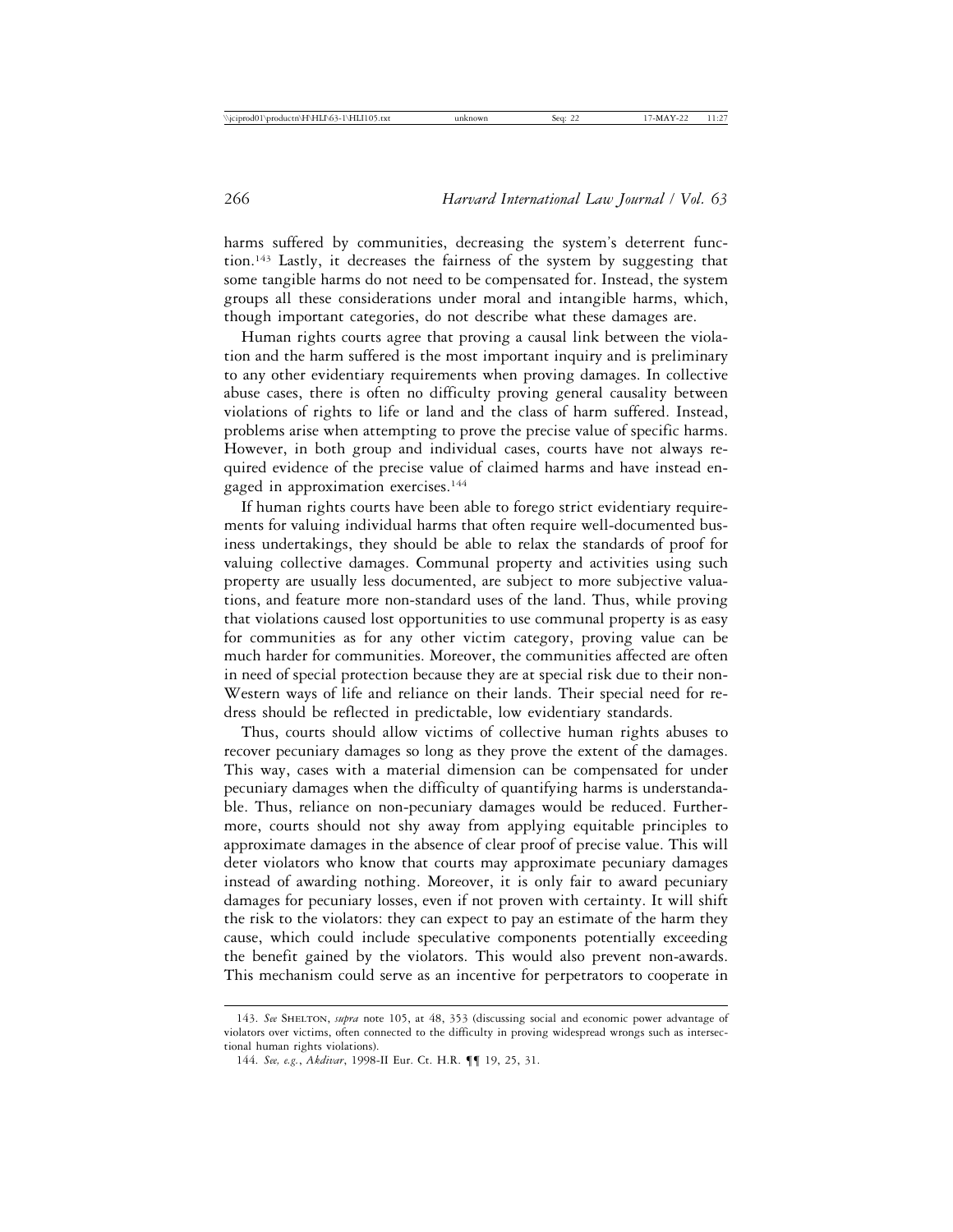the reparation process to prevent courts from exercising discretion against them. Lastly, relying on experts to give assessments or benchmark numbers would help human rights courts arrive at figures for pecuniary damages in a fairer manner.

## *A. Extent as Sufficient in Proving Value of a Harm*

Courts should allow recovery based on proof of the extent of a harm without further proof of the precise value of the loss. This standard should apply if there is a reasonable basis for the lack of evidence of precise value. There are four justifications for employing this standard: (1) the injuries are complicated and thus their value is extremely hard to prove; (2) evidence cannot be produced of the violation; or (3) documentation is not usually kept by the community due to tradition; and (4) shifting the risk of difficult calculations on the violator risks imposition.

# 1. *Recognizing Challenges of Proof in Complicated Injury Cases*

Indeed, several cases have awarded damages where plaintiffs proved the extent, but not the precise value, of the harms. In the following decisions, the losses were clear from the facts of each case and were obviously caused by the violation at issue. While the precise values of the losses were too complicated to prove in these specific cases, there was a monetary component to these losses. For example, in *Hornsby*, the victim's inability to start a foreign language school clearly caused an injury.<sup>145</sup> The extent of the injury—lost fees for the duration of the delay—was proven.146 However, a precise value of those fees was not proven, partly because it was not certain. It depended on many factors and would have required evidence about the future if it was to be proven with certainty. Nevertheless, the ECtHR considered the harm established enough to award about  $$111,000$  USD in damages.<sup>147</sup> The most persuasive authority for the proposition of not requiring mathematical precision in compensating for complex injuries, however, might be the Eritrea-Ethiopia Claims Commission, which compensated harms sustained as a result of a war. It held that "in light of enormous practical problems" in proving extensive, complicated damages sustained in a war setting, no clear and convincing proof of the precise value of the harms was required; it just required best possible estimates based on some form of available evidence.<sup>148</sup>

This rationale for allowing victims to merely prove the existence and extent of injuries should be applied to cases of intersectional collective human rights abuses. These cases often involve very complicated losses, connected to the denial of their right to use property in a traditional way that is not

<sup>145.</sup> Hornsby v. Greece, 1998-II Eur. Ct. H.R. ¶ 1.

<sup>146.</sup> *Id*.

<sup>147.</sup> *Id*.

<sup>148.</sup> Eritrea's Damages Claims, Eth.-Eri. Cl. Comm'n., Final Award ¶¶ 36-37 (Aug. 17, 2009).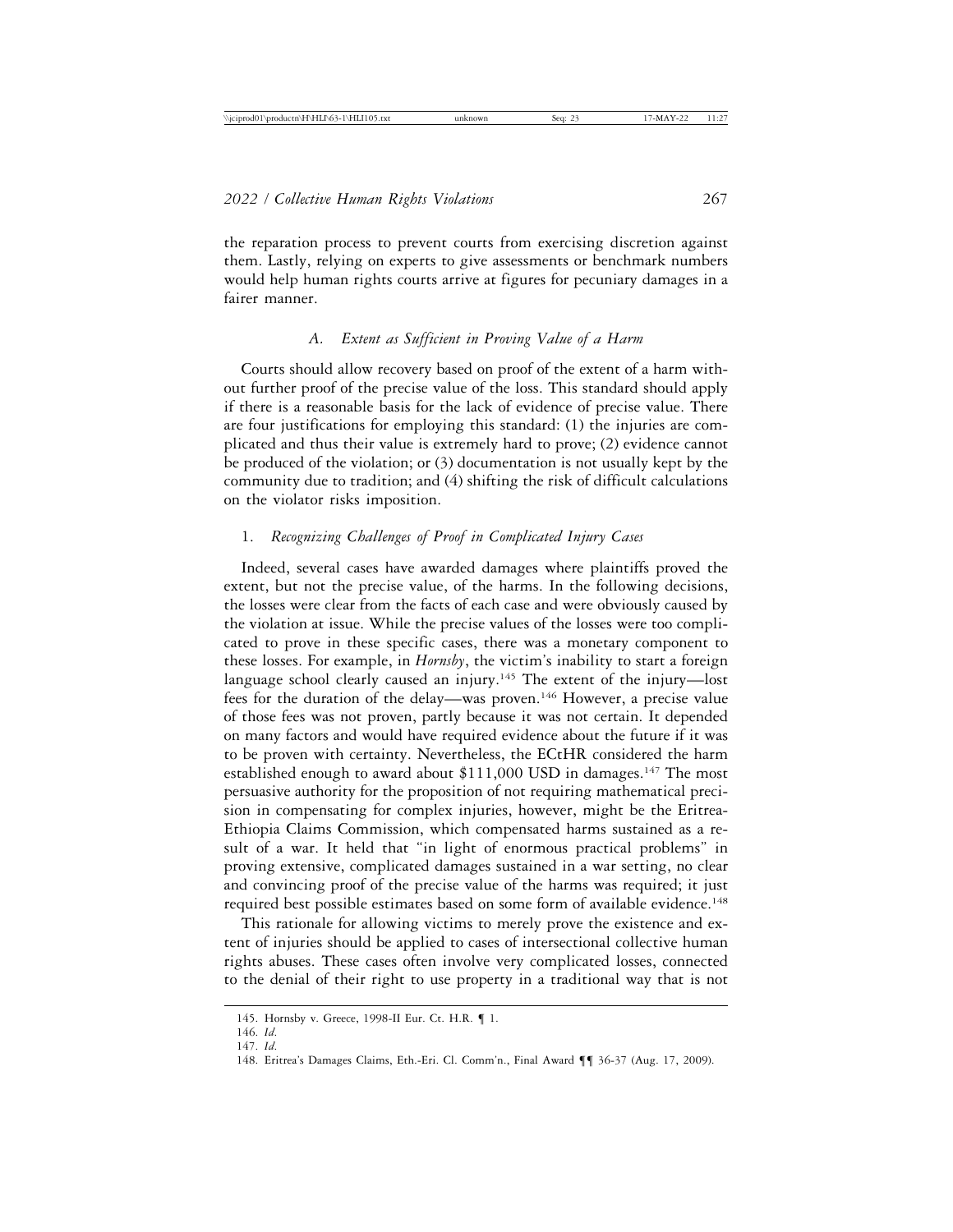always profit-oriented.149 Moreover, because collective human rights abuses often last for a long time, even over generations, it would be a kind of *probatio diabolica* to require them to prove the value of all injuries going back decades with precision: the fact that some injuries may have been superseded over time or had their effects fade away does not deny their existence and compensability.150 Thus, calculating the precise monetary amount of the loss can be impossible. However, the fact and extent of an injury is often clear.151 Thus, allowing victims to just prove extent would ensure that all harms can be compensated, regardless of whether their precise value can be proven with certainty. After all, the fact of compensation for material harm itself can constitute justice by itself, just as a judgment does,<sup>152</sup> and giving an approximated recovery is often the best human rights courts can do for indigenous peoples or other harmed groups in the reparations stage, especially when injuries are hard to quantify.

# 2. *Inability to Produce Evidence of Value Due to the Violation Itself*

Lowering evidentiary standards for damages because evidence might have been destroyed by the wrongdoer is endorsed in jurisdictions that have a *reasonable certainty* burden of proof for damages or lost profits. Although not an international human rights jurisdiction, a Wisconsin court concisely laid out the justifications for approximating damages solely based on the extent of a harm in light of a reasonable lack of precise evidence:

If the wrong itself is of such a nature to preclude the ascertainment of the amount of damages with certainty, it will be enough if the evidence shows the extent of the damages as a matter of just and reasonable inference or estimation, although the result may be only approximate.153

Not being able to produce evidence to substantiate the value of damages is not an infrequent problem for group victims. One possible reason is the nature of violations, which often destroy life or property, thus obliterating evidence. This often happens in group or collective abuses in which the group victims are expelled from land.<sup>154</sup> For example, in *Xákmok Kásek*, the indigenous community was forced to leave its land.155 Thus, the community

<sup>149.</sup> *Sawhoyamaxa Indigenous Cmty.*, Inter-Am. Ct. H.R. No. 146 ¶ 131.

<sup>150.</sup> La Cantuta v. Peru, Merits, Reparations, and Costs, Judgment, Inter-Am. Ct. H.R. (ser. C) No. 162 (Nov. 29, 2006) (separate opinion by Trindade, J.).

<sup>151.</sup> *See Sawhoyamaxa Indigenous Cmty.*, Inter-Am. Ct. H.R. No. 146 ¶¶ 144, 222.

<sup>152.</sup> *See*, *e.g*., Reverend Christopher R. Mtikila v. The United Republic of Tanzania, No. 011/2011, Ruling on Reparations, African Court on Human and Peoples' Rights [Afr. Ct. H.P.R.], ¶ 37 (June 13, 2014); *Sawhoyamaxa Indigenous Cmty.*, Inter-Am. Ct. H.R. No. 146, ¶ 219.

<sup>153.</sup> Wisconsin Jury Instructions-Civil 3725.

<sup>154.</sup> DIANA ODIER-CONTRERAS GARDUÑO, COLLECTIVE REPARATIONS: TENSIONS AND DILEMMAS Between Collective Reparations with the Individual Right to Receive Reparations 162 (2018).

<sup>155.</sup> *X´akmok K´asek Indigenous Cmty*, Inter-Am. Ct. H.R. No. 214, ¶ 316.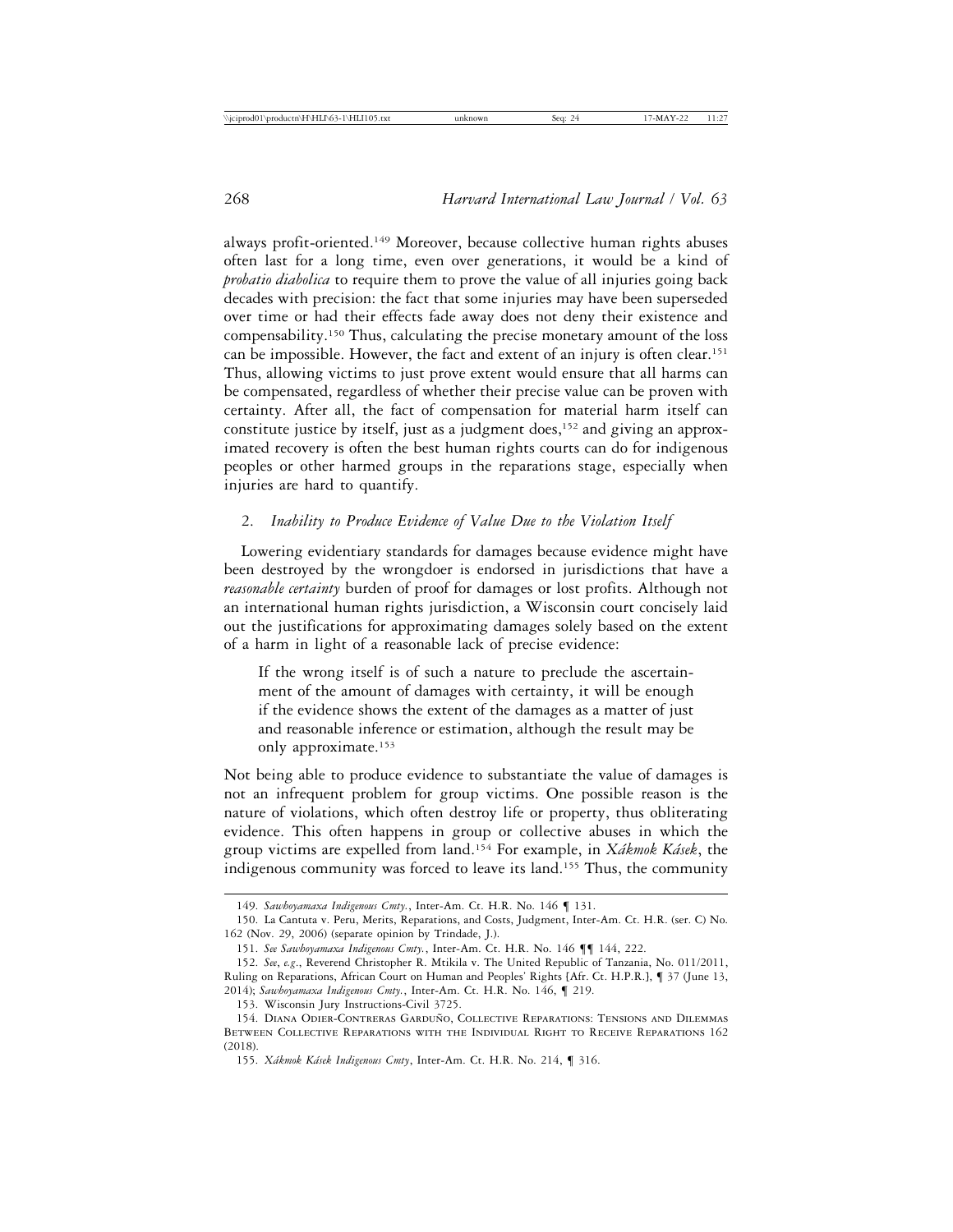swiftly lost access to its property and could not easily prove losses. In that case, the IACtHR did not award much in pecuniary damages and opted for non-pecuniary damages instead. Similarly, in *Mapiripan Massacre*, the victims of attacks were displaced from the place of the harm, so they were not able to prove the value of their harm with certainty.156 The IACtHR did not find sufficient grounds to award the pecuniary damages requested despite acknowledging that the victims were abruptly displaced from Mapiripan, and only awarded  $$985,000$  USD to nine victims in fairness,<sup>157</sup> as opposed to \$3.5 million USD to 35 victims in non-pecuniary damages.<sup>158</sup>

The claimants in *Selçuk* faced a similar problem. After Turkish security forces burnt their houses down,<sup>159</sup> some of the damage could not be proven with certainty because the evidence disappeared as a natural result of the violation. Nevertheless, the ECtHR awarded pecuniary damages, finding that because the existence and the extent of the damage had been proven, the value could be approximated.160 However, the ECtHR's approach seems to be an outlier so far: in *Diallo*, where the claimant could not prove the value of property lost in his apartment because he had been expelled from the country, the ICJ was not sympathetic and still required proof of the value of lost property, even though it was clear that some losses had been sustained.<sup>161</sup> Therefore, this argument could be made on behalf of communities whose rights have been violated and whose evidence had been destroyed by the violation.

# 3. *Unpreserved Evidence: Tradition and Custom as Not Precluding Pecuniary Compensation*

The third reason is even more inherent to collective human rights abuses, which often involve traditional<sup>162</sup> groups or communities: no documentation or evidence is kept due to custom or tradition. This often happens in cases of intersectional abuses suffered by indigenous peoples or other communities whose ways of life do not include record keeping. For example, in *Selçuk* and *Akdivar*, some of the damaged houses had not been registered due to the lack of custom of registering houses in those areas of Turkey.163 Hence, evidence about the value of the lost property could not be produced, due to area custom and by no fault of the victim. The ECtHR took this fact into con-

<sup>156.</sup> *Mapirip´an Massacre*, Inter-Am. Ct. H.R. No. 134, ¶ 266.

<sup>157.</sup> *Id.* ¶¶ 267, 278.

<sup>158.</sup> *Id.* ¶ 290.

<sup>159.</sup> *Selçuk*, 1998-II Eur. Ct. H.R. ¶¶ 27-28.

<sup>160.</sup> *Id.* ¶ 106.

<sup>161.</sup> *Diallo*, 2012 I.C.J. Rep. 324, ¶ 29–35.

<sup>162.</sup> In this Note, I use "traditional" and "indigenous" synonymously.

<sup>163.</sup> Akdivar, 1998-II Eur. Ct. H.R. ¶ 18; cf. Selçuk, 1998-II Eur. Ct. H.R. ¶¶ 105-106 (acknowledging lack of precise evidence of value of the houses but finding that it is "undoubtedly necessary to award compensation for pecuniary damage").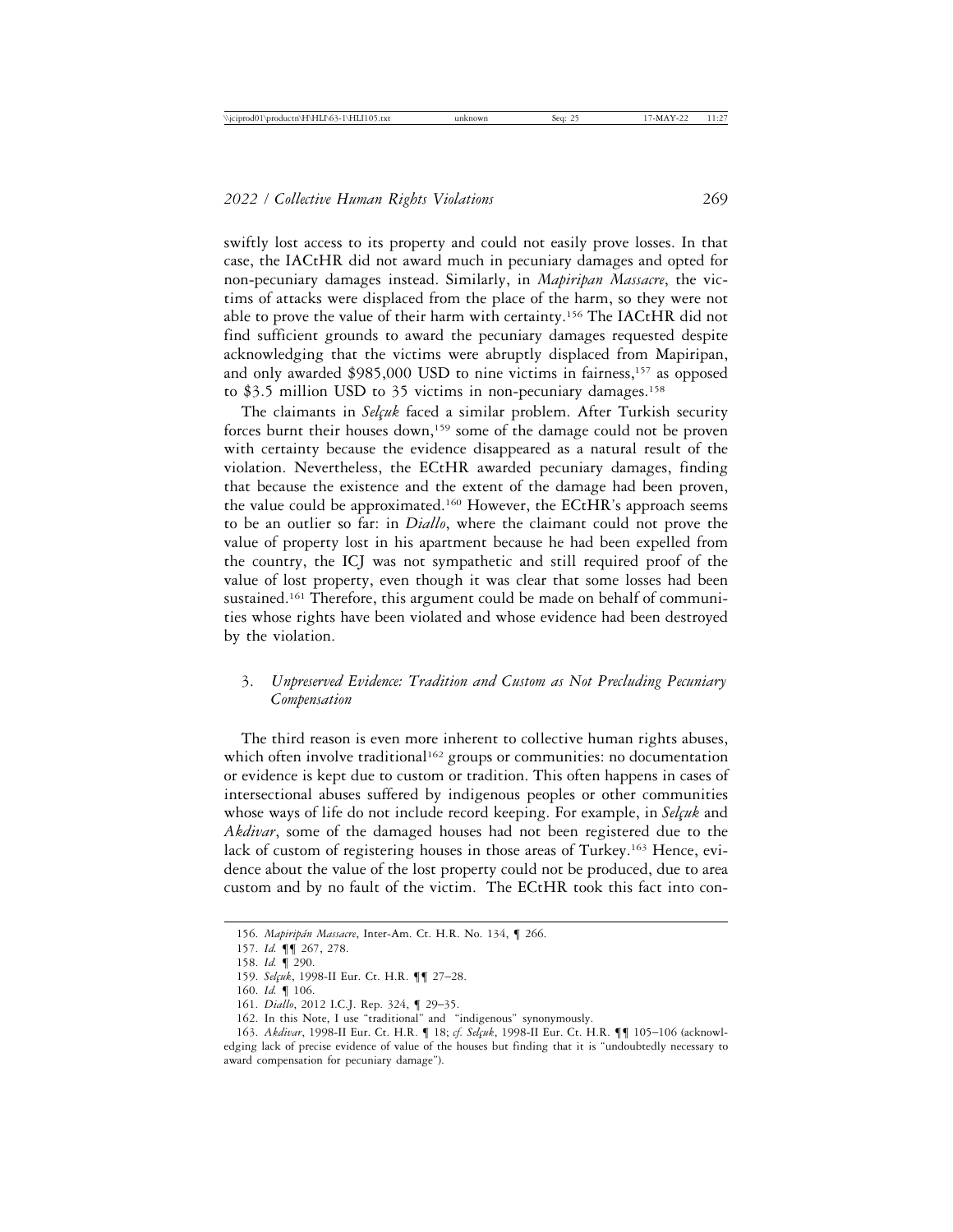sideration when it decided not to require definitive proof of the value of loss when awarding pecuniary damages.<sup>164</sup>

The absence of evidence usually affects indigenous peoples. For example, the indigenous peoples of South America, Africa, and other continents often do not have a habit of using documentation to track their income, nor do they record value and items of property due to their traditional ways of life. The Inter-American Court even recognized that the Kichwa faced this problem, but still did not award much in pecuniary damages.<sup>165</sup> However, the lack of evidence of value should not preclude an award so long as the extent of the harm can be proven.

## 4. *Risk Imposition: Reason to Approximate*

"The law will not reward a party in breach by depriving the other party of compensation merely because no precise basis for determining the amount of damages exists."166 Although taken from an arbitral award, this idea is reflected in cases like *Selçuk*, but omitted in many other IACtHR awards.<sup>167</sup> When the value of the harm suffered cannot be precisely ascertained, the actor who caused that harm should not benefit by not having to pay for it especially if they caused the calculation problem.

Regardless of why a claimant is unable to prove the precise value of pecuniary damage, that responsibility should not be imposed on the victim. Of course, the *Chorzow* principle<sup>168</sup> states that the victim should not be enriched, but it is arguably more important to ensure that the perpetrator does not benefit from the victim lacking evidence of the value of harm caused, or from their the perpetrator destroying or limiting access to evidence. It would ensure that human rights violations, especially those of a collective, intersectional nature, are not subject to a *probatio diabolica* standard of proof in the reparations stage.<sup>169</sup> This can effectively prevent many of the victims who generally do not keep or have lost evidence of value from ever obtaining compensation for their material losses—and likely force them to rely on courts' discretion to compensate moral injuries.170

Hence, allowing claimants to prove only the extent of damage to obtain pecuniary compensation imposes the risk of imprecise value calculations of

<sup>164.</sup> *Akdivar*, 1998-II Eur. Ct. H.R.  $\P$  | 15-16; *Selçuk*, 1998-II Eur. Ct. H.R.  $\P$  106.

<sup>165.</sup> *Kichwa Indigenous People of Sarayaku*, Inter-Am. Ct. H.R. No. 245 ¶ 148.

<sup>166.</sup> Case No. 8362 of 1995, 22 Y.B. Comm. Arb. 164, 177 (ICC Int'l Ct. Arb.).

<sup>167.</sup> *See supra* section II.A (discussing the denial of pecuniary damages due to lack of proof).

<sup>168.</sup> *Factory at Chorzow*, 1928 P.C.I.J. No. 17 ¶ 125.

<sup>169.</sup> *Sawhoyamaxa Indigenous Cmty.*, Inter-Am. Ct. H.R. No. 146 ¶ 20 (separate opinion by Trinidade, J.) (arguing that a high evidence standard could amount to the unfortunate mistake of requiring a probatio diabolica); *La Cantuta*, Inter-Am. Ct. H.R. No. 162 ¶ 45 (concurring opinion by Trindade, J.).

<sup>170.</sup> *See* Sean Burke, *Indigenous Reparations Re-Imagined: Crafting a Settlement Mechanism for Indigenous Claims in the Inter-American Court of Human Rights*, 20 Minn. J. Int'l L. 123, 126–129 (2011) (asserting that not enough judgments are enforced in the Inter-American system, which may have been a result of excessive discretion to the judges).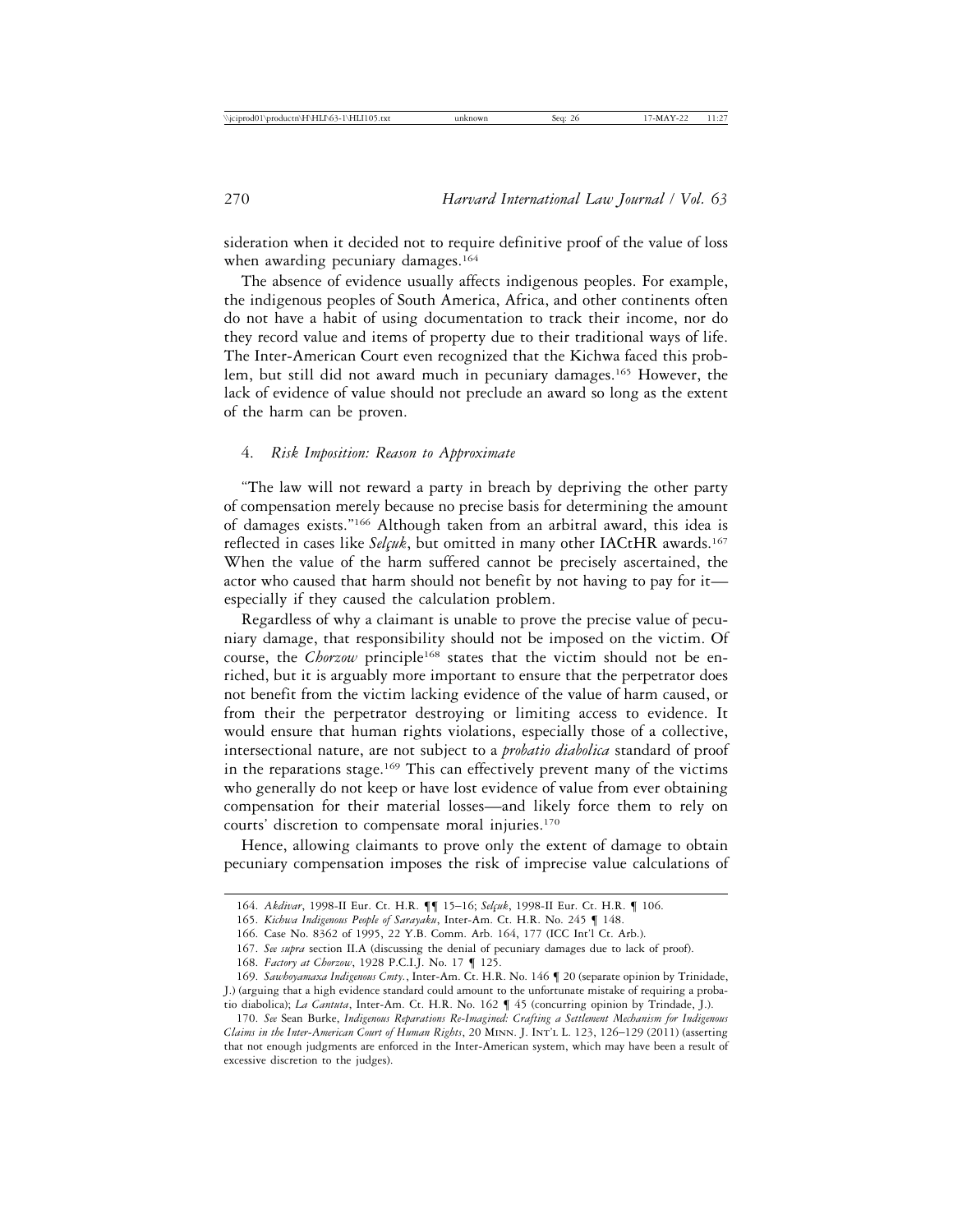damage on those whose wrongdoing caused the uncertainty.171 Moreover, it would increase deterrence because fewer violations could be left without pecuniary compensation. For example, in *Selçuk*, Turkey could not rely on its security forces wiping out evidence to preclude pecuniary compensation.<sup>172</sup> Lastly, it would increase the incentives of perpetrators to cooperate and not destroy evidence, thereby increasing the efficiency of the system.173 Hence, "it is particularly in the area of quantifying the amount of lost profits that courts impose the risk of uncertainty on the breaching party whose breach gave rise to the uncertainty."174

# *B. Equity*

The fact that the value of pecuniary damage is not proven with certainty does not mean that it is not "economically assessable." That basic requirement for awarding damages<sup>175</sup> can and should be read expansively because courts do have the power to estimate and approximate damages—it is their role to come up with the amount of damages, even if they do not have evidence regarding their value from the parties.176 Using equity to set damages when they cannot be calculated with certainty will promote fairness by compensating for all losses that can be approximated and further the deterrent effect.

## 1. *Assessability*

First, equity should be used in order to facilitate awarding damages for every harm that is economically assessable. Economically assessable harms do not only mean certain financial losses and loss of earnings, but also physical and mental harm or lost opportunities such as employment or education.<sup>177</sup> Therefore, intangible and uncertain harms should also be compensated. Of course, one could argue that this is precisely what the Inter-American Court does with non-pecuniary damages. However, the uncertainty of the harm does not mean they are non-material or cannot be quantified. As seen in *Campbell*, even lost educational opportunity has a material, pecuniary com-

<sup>171.</sup> *See, e.g.*, *Selçuk*, 1998-II Eur. Ct. H.R. ¶ 106 (rejecting the government's argument that because loss cannot be proven, the victim should not be compensated); *see also Open Door*, 1992 Eur. Ct. H.R. ¶ 87 (imposing lost income on the violator, with the violator assuming the risk of having to establish the damage by equity).

<sup>172.</sup> See Selçuk, 1998-II Eur. Ct. H.R. ¶ 105.

<sup>173.</sup> Consider the security forces destruction of evidence in *Selçuk* or *Akdivar*. The *Selçuk* court seemed to underline the fact that Turkey "[has] not provided any detailed comment" as to the pecuniary valuation of the losses, further justifying the use of equity and estimation in light of that lack of cooperation.

<sup>174.</sup> Mid-America Tablewares, Inc. v. Mogi Trading Co., 100 F.3d 1353, 1367 (7th Cir. 1996).

<sup>175.</sup> G.A. Res. 60/147, ¶ 20 (Mar. 21, 2006).

<sup>176.</sup> *Cf*. Yukos Universal Limited v. The Russian Federation, No. 2005-04/AA227 (Perm. Ct. Arb. 2014). The court, having expert calculation from both sides based on different scenarios, did not award those numbers, but instead used them as benchmarks to award different amounts of damages, not following any specified formula.

<sup>177.</sup> *Supra* note 175.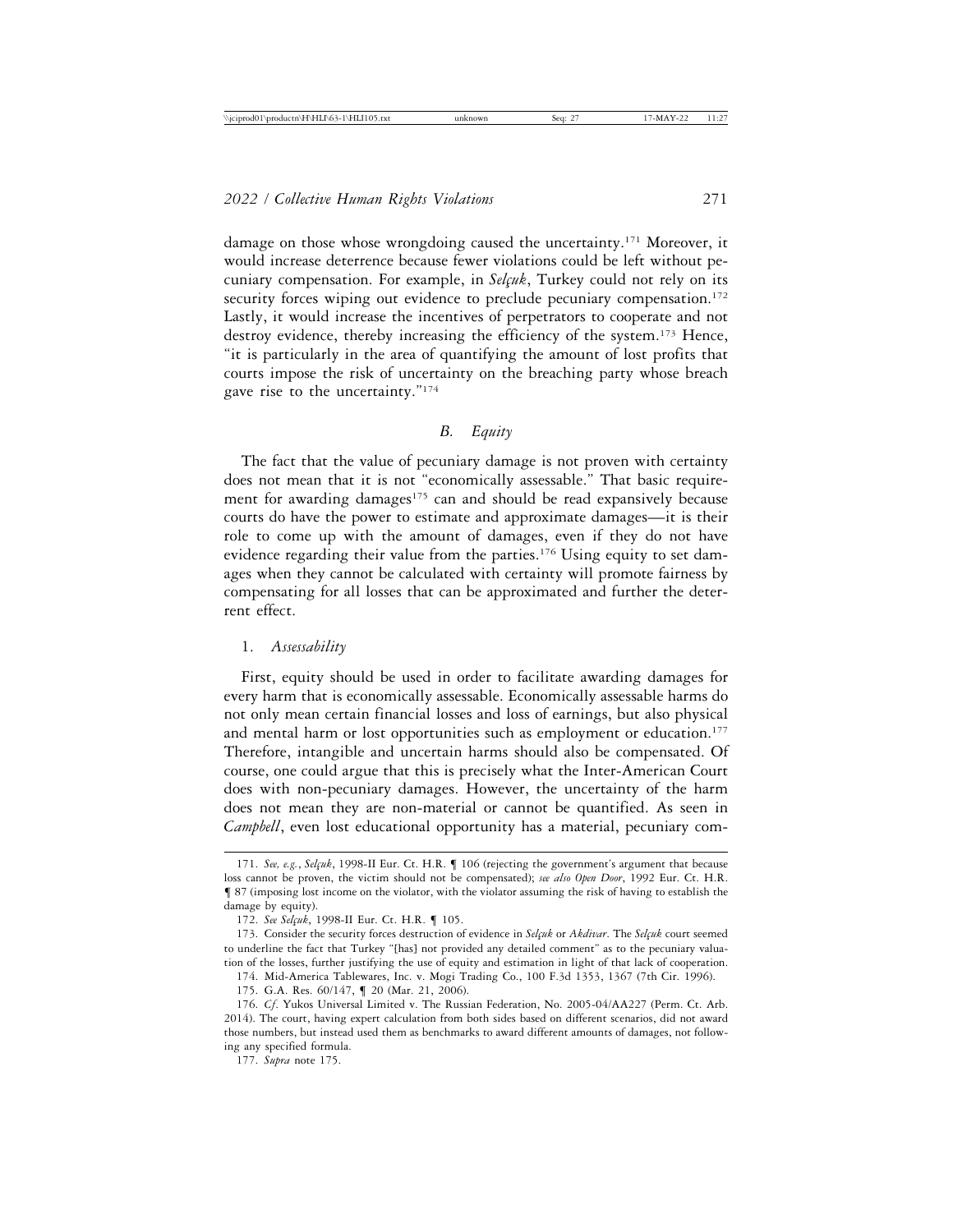ponent.178 Therefore, the material potential of a human is broader than mere financial worth.179 Hence, pecuniary damages could be awarded for lost opportunities relating to the use of property, land or benefits derived from the environment. Tourism, like education, has the potential to bring tangible material benefits to a community. Similarly, detriments to health caused by the deprivation of land – for instance, living on the roadside, $180$  lack of access to adequate services or damage to the natural environment on which many traditional communities  $rely - can result in lost future opportunities$ or simply material losses due to bad health.

When the exact value of those lost potentials is not proven, courts necessarily have to use equity to arrive at a figure or deny compensation. Indeed, even in cases such as *Kichwa*, the IACtHR was willing to award both pecuniary and non-pecuniary damages "based on the situation as a whole" – recognizing that pecuniary damage is not necessarily only the harm that has a proven precise value.<sup>181</sup> Thus, the IACtHR should not indiscriminately categorize non-purely-financial uses of land property and opportunities as nonpecuniary damages. As in *Open Door,*182 a clear loss of opportunity to engage in the productive use of a piece of property should be compensated as pecuniary damages based on equity and approximation if the precise value lost cannot be proven.

Human rights courts sometimes go even further and use equity to override a more formalistic methodology, showing the potential flexibility of human rights jurisprudence. In *Neira Alegria*, even though the Inter-American Court had used minimum wage as a basis for calculating damages, it considered the Peruvian minimum wage too low.183 Therefore, "for reasons of equity and in view of the actual economic and social situation [condition] of Latin America," it used equity to fix the monthly wage at \$125 USD.184 In this way, equity is a tool that courts, especially in complex cases such as international investment arbitration or human rights violations, have used to arrive at a sum of monetary damages when the value could not be proven with precision. There is no reason this method could not be used in intersectional collective human rights abuses where there are difficulties with calculations, but no doubt as to causation.

<sup>178.</sup> *See generally Campbell and Cosans*, 60 Eur. Ct. H.R.

<sup>179.</sup> Judges Trindade and Abreu-Burelli in *Loayza Tamayo* wrote a separate opinion to reinforce their view that reparations should consider the individual as more than homo economicus, "a mere agent of economic production," but rather should accept that humans have needs and aspirations that go beyond economic worth. *Loayza*–*Tamayo*, Inter-Am. Ct. H.R. No. 42, ¶¶ 8–9 (joint concurring opinion by Trindade, J. and Abreu-Burelli, J.).

<sup>180.</sup> *Sawhoyamaxa Indigenous Cmty.*, Inter-Am. Ct. H.R. No. 146, ¶ 145.

<sup>181.</sup> *Id.* ¶ 248; *Saramaka People*, No. 172 ¶ 208; *X´akmok K´asek*, No. 214, ¶ 337.

<sup>182.</sup> *Open Door*, 1992 Eur. Ct. H.R., at 68.

<sup>183.</sup> Neira Alegria v. Peru, Reparations and Costs, Inter-Am. Ct. H.R. (ser. C) No. 29, ¶¶ 49–50 (Sep. 19, 1996).

<sup>184.</sup> *Id.* ¶ 50.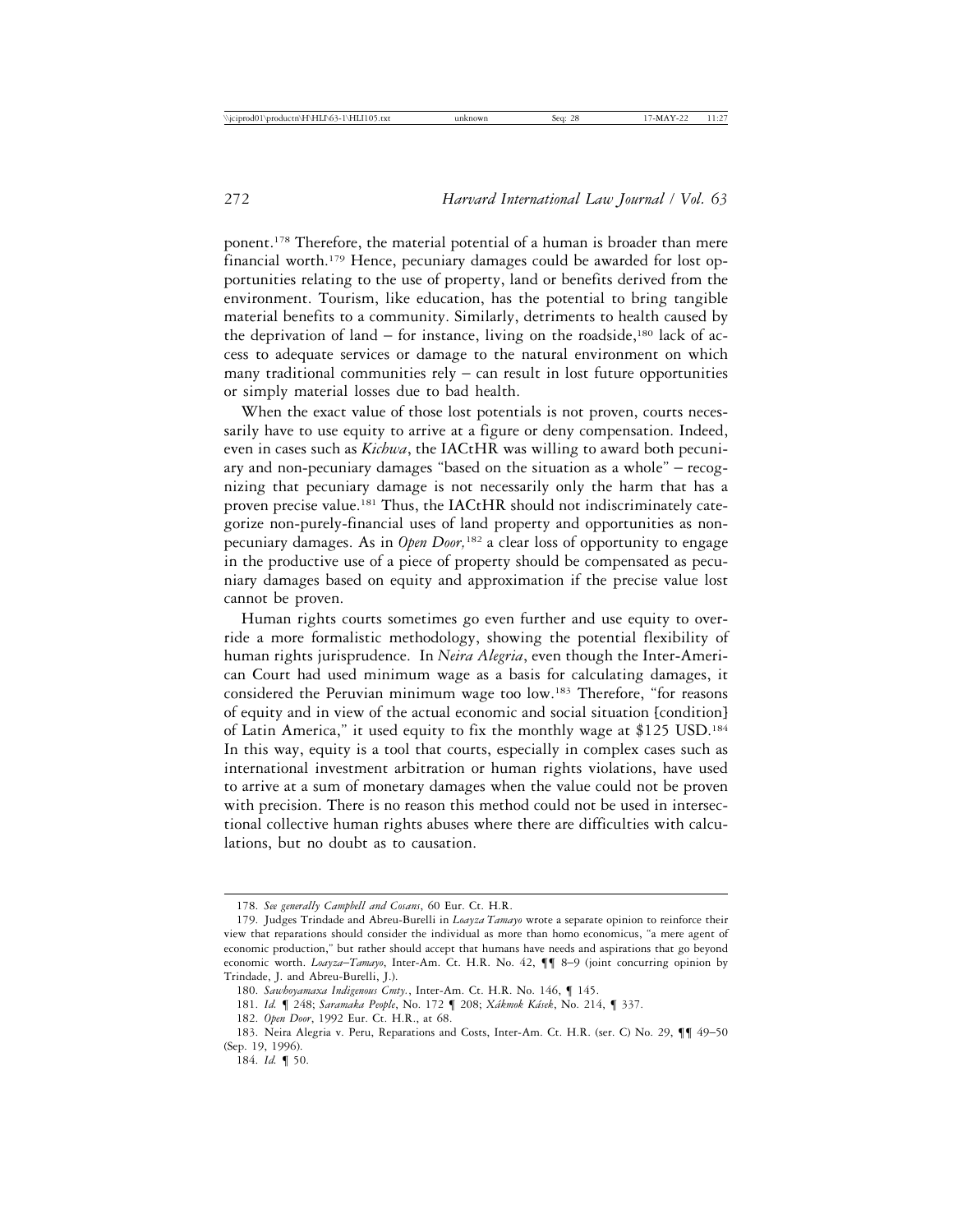## 2. *Fairness*

Fairness should also ensure that pecuniary damages cover all opportunities lost as a result of a violation leading to material damages. Due to their nature, it may be difficult to prove the value of many opportunities, especially those involving large groups where the violation necessarily causes the loss of common rights. However, this should not preclude the courts from compensating collective victims. Equity can correct for the lack of precise evidence of value.

Because the aim of reparations should be to compensate the victims, the approach of Judge Yusuf in *Diallo* (flexibility and presuming lost opportunity even in absence of documented value), the IACtHR in *Cantoral Benavides* (compensating for lost future potential of the victim, though uncertain) and *Anaro* (not requiring precise, individual proof of the value of material harms to each victim) should be combined. As recognized in *Anaro*, the loss of the ability to exercise a common right by a community is compensable on a group basis.185 Even though the losses were easily quantifiable in *Anaro*, it should not be a requirement to compensate for the loss of exercise of rights.186 The communities who are expelled from their land lose the common right to use their ancestral lands *as they see fit*. This includes carrying out their own productive activities on the land and therefore having opportunities to contribute to the development and well-being of their community through land usage. Moreover, those opportunities are diminished from the deaths of community members that the violations caused.

Therefore, there are lost opportunities that, despite not having a fully proven monetary value, are not of a moral (non-pecuniary) character. Just as the victim in *Diallo* lost the opportunity to conduct his company's business as a result of being ousted from the country,<sup>187</sup> the indigenous community in *Kichwa* lost the opportunity to use their land in a productive way, earn money from their traditional activities, or even benefit from tourism.188 And just like the victim in *Cantoral Benavides* lost the opportunity to pursue his career as a biologist, the communities lose the opportunity to pursue their collective goals on ancestral lands.189 In both *Diallo* and *Cantoral Benavides*, it was not certain that the opportunities lost would have been profitable, but the victims could be compensated for the financial repercussions of having lost the chance to benefit from them.190 Additionally, the courts in *Kichwa*, *Cantoral Benavides*, and *Diallo* acknowledged that equity could be used to

<sup>185.</sup> *Shell Petroleum Dev. Co. Nigeria Ltd.*, 1 CLRN at 52.

<sup>186.</sup> *Shell Petroleum Dev. Co. of Nigeria Ltd.*, SC.52/2005 (2015).

<sup>187.</sup> *Diallo*, 2012 I.C.J. Rep. 324 ¶ 41 (separate opinion by Yusuf, J.).

<sup>188.</sup> *Kichwa Indigenous People of Sarayaku*, Inter-Am. Ct. H.R. No. 245.

<sup>189.</sup> *Cantoral Benavides*, Inter-Am. Ct. H.R. ¶¶ 60–62.

<sup>190.</sup> *Id.*; *Diallo*, 2012 I.C.J. Rep. 324, ¶ 41 (separate opinion by Yusuf, J.).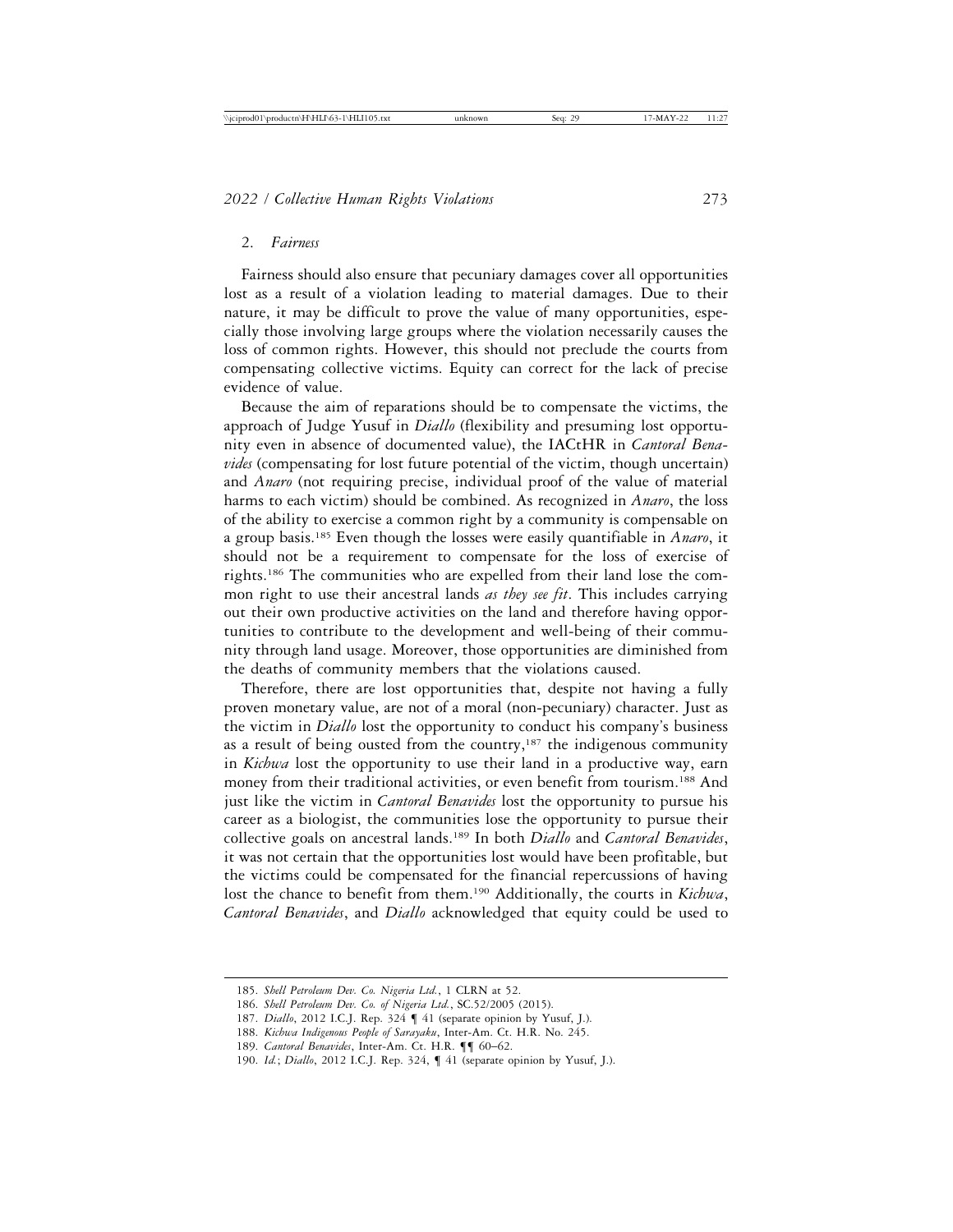calculate pecuniary damages when the precise value could not be established.191

Equity does carry potential problems due to the variability of awards: equity allows judges to exercise discretion, which leads to unpredictability. Therefore, similarly-situated parties could be treated differently contrary to the fundamental requirements of fairness. Moreover, confidence in the system and its deterrent function could be diminished.192 However, fairness also requires that no victims are denied compensation for their injuries and opportunities lost. Especially in human rights cases, the principles of consistency and deterrence would be better served even if the awards end up varying as this state of affairs is still better than if no damages are awarded due to lack of evidence of precise value. As described in the following section, the concerns about arbitrariness and unpredictability can be mitigated if courts use the help of experts in calculating the value of the harm.

# *C. Experts*

Experts have not been an important factor in the cases discussed above. However, in *Akdivar*, the ECtHR used experts to provide base values of standard income per acre per year for its estimation of a pecuniary award for lost income.<sup>193</sup> Thus, experts in collective rights cases could play an auxiliary role. They would not have to be expected or relied upon to calculate the final award but they could give the courts some quantitative information that could provide a benchmark. This way, experts could help avoid *completely* arbitrary decisions and reduce the risk of variability. Moreover, having courts approximate and award high pecuniary damages using the expert assessment as a starting point is preferable to the IACtHR's approach of categorizing most of the award as non-pecuniary, which is awarded through a court's discretion and does not alleviate the uncertainty or variability issue. In fact, experts can be a reliable source of benchmark numbers in the pecuniary damages analysis, such as average earnings or costs per year.194 On the contrary, in non-pecuniary analysis, quantum experts are by definition inappropriate. The purely arbitrary nature of non-pecuniary analysis has already led to unexplained variation between awards.<sup>195</sup>

<sup>191.</sup> *Kichwa Indigenous People of Sarayaku*, Inter-Am. Ct. H.R. No. 245 ¶ 314; *Diallo*, 2012 I.C.J. Rep. 324, ¶ 41 (separate opinion by Yusuf, J.); *Cantoral Benavides*, Inter-Am. Ct. H.R.

<sup>192.</sup> Shelton, *supra* note 105, at 353 ("There are serious problems caused by variability of awards in human rights tribunals. First, fundamental fairness requires that similarly situated parties be treated in a similar fashion by the legal system. The inability to achieve consistency in awards tends to erode general confidence in justice and the integrity of the human rights systems. In addition, highly variable, unpredictable valuations undercut the deterrence function of tort law. For the object and purpose of human rights treaties to be achieved, much more attention should be given to compensatory damages").

<sup>193.</sup> *Akdivar*, 1998-II Eur. Ct. H.R. ¶¶ 6, 17, 18, 21, 25, 29, 31, 34.

<sup>194.</sup> *See, e.g.*, *id*. at 16, 22.

<sup>195.</sup> Gonzalez-Salzberg, *supra* note 5, at 109–110 (asserting that the amounts awarded as non-pecuniary damages by the Inter-American Court have varied in a way that cannot be fully explained by the varying number of victims, different rights violated, nor other logically related factors).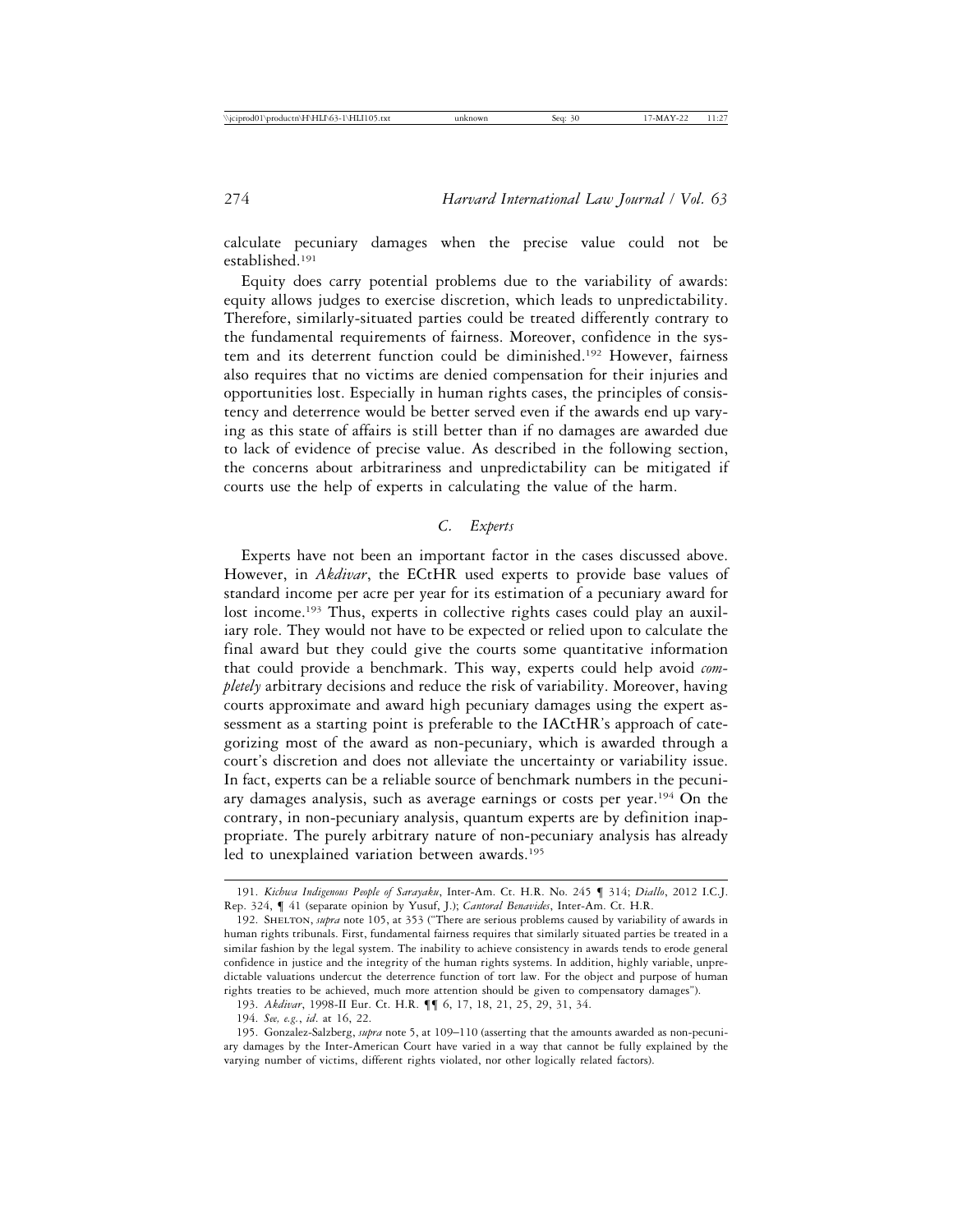In *Aloeboetoe*, the IACtHR found violations of the right to life of twenty members of the Maroon indigenous community.196 The Commission asked for pecuniary damages for the deceased's dependents.197 While there was no evidence of the actual damages sustained, the IACtHR acknowledged that written testimony could not be produced because the victim's community is living in the jungle and does not utilize written documents.198 Nevertheless, the IACtHR rejected the claim for pecuniary damages due to the lack of *any kind of evidence* and only awarded non-pecuniary damages for moral injuries. To award pecuniary damages, the IACtHR required more information than necessary to calculate a precise sum.199 For this reason, the IACtHR sent its own experts to Suriname to assess the economic conditions of the country and the situation of the community.<sup>200</sup> It then used the information supplied to fix the amount of non-pecuniary damages in equity.<sup>201</sup> Therefore, the IACtHR in *Aloeboetoe* considered it necessary to have expert help where the precise monetary value of the harms was uncertain. Furthermore, instead of using the expert-provided sum, it used the experts for benchmark economic information in order to arrive at a sum of compensation.

Similarly, the ECtHR relies on expert information, even if it is not complete, as a basis for approximating the award. In *Akdivar*, records for four of the houses that Turkish security forces burned did not exist.<sup>202</sup> Nevertheless, the ECtHR relied on an expert's testimony of the approximate base rate per square meter and estimated the area of the houses to speculate an appropriate award.203 Similarly, when awarding compensation for loss of income, the ECtHR relied on experts' estimate of the loss of income per acre per year. Based on these estimates and equitable considerations, the ECtHR approximated an award for loss of income caused by expelling the victims from their village.204

Lastly, experts are highly valued in all types of international proceedings, and human rights tribunals would likewise benefit from their use. For example, arbitral tribunals are much more experienced in complicated quantum calculations than human rights courts, which focus on whether there was a violation and the nature of the violation.205 In *Yukos*, for example, the PCA looked at calculations by experts testifying for both sides and arrived at a different number under each category of compensation.<sup>206</sup>

- 200. *Id.* ¶ 40.
- 201. *Id.*

- 203. *Id*. ¶¶ 23–24.
- 204. *Id.* ¶ 25.
- 205. *See generally* Christine d. Gray, Judicial Remedies In International Law (1990).
- 206. *See Yukos*, 2005 Perm. Ct. Arb. ¶ 227.

<sup>196.</sup> *See Aloeboetoe*, Inter-Am. Ct. H.R. No. 15 ¶¶ 8–12 (Sep. 10, 1993).

<sup>197.</sup> *Id.* ¶ 69.

<sup>198.</sup> *Id.* ¶ 72.

<sup>199.</sup> *Id.* ¶ 39.

<sup>202.</sup> *Akdivar*, 1998-II Eur. Ct. H.R. ¶ 18.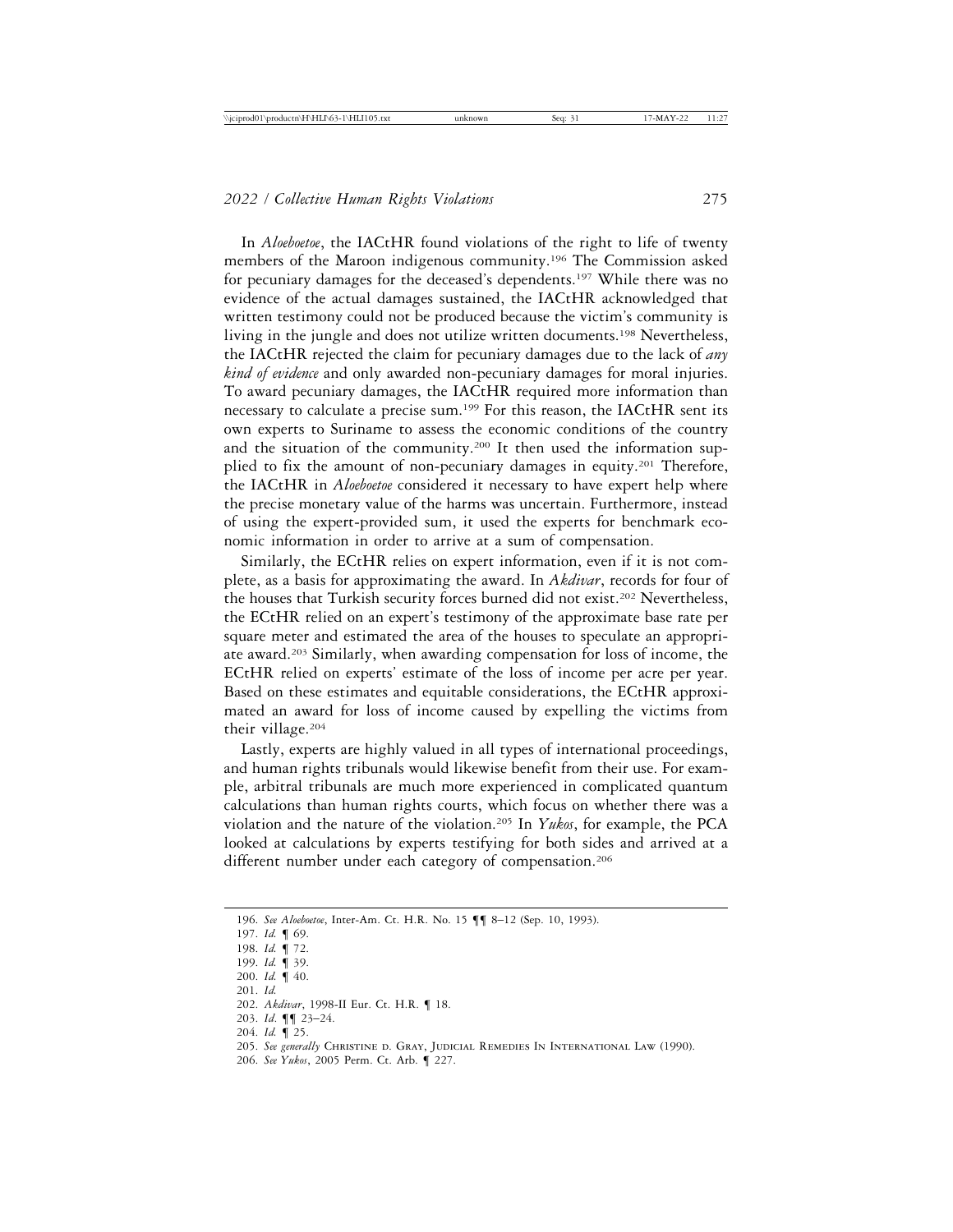*Yukos* also demonstrated that courts may exercise discretion when both sides use their own experts, perhaps because they are unable to fully agree with either side.<sup>207</sup> Hence, appointing an independent expert by the relevant court could work in human rights adjudication—especially since side-appointed experts often have unequal access to documents and other evidence. This argument is supported by Richard Posner, who has suggested that reliance on an independent expert reduces bias and hence is of real use to a court that is ill-equipped to calculate compensation for a complicated claim.208 Human rights cases often suffer from this very gap.

#### **CONCLUSION**

The evidentiary standards for monetary compensation for collective, intersectional human rights abuses are unclear and inconsistent in the current international jurisprudence. Part of the reason is the novelty of the field and the recent recognition of collective human rights, especially for indigenous peoples. Additionally, tribunals have applied unclear, ambiguous standards when setting and deciding between different types of damages. More specifically, the Inter-American Court of Human Rights seems to impose overly demanding standards even though it is prepared to award pecuniary damages. The main distinction is between pecuniary damages, which are designed to compensate for material harms caused by human rights violations, and non-pecuniary damages, which have been deemed appropriate for moral injuries. This Note does not deny that indigenous peoples and communities often have a special relationship to their lands, which results in moral suffering when their property rights are violated or when community members pass away.209 Accordingly, this Note does not deny that those injuries are best compensated under the non-pecuniary category. However, collective victims also suffer material damages, especially resulting from their inability to use their ancestral land. The fact that they cannot prove the precise value of that harm—as a result of not keeping records or having those records destroyed by the violator—should not preclude compensation for material harms. Instead, courts should recognize that the risk of imprecision should fall on the wrongdoer. The evidentiary standards for pecuniary damages should be relaxed by the use of equity and estimation in setting the value of the compensation—once causality and extent of the injury are shown.

Judgments suggesting that group victims of intersectional human rights abuses mostly suffer moral instead of material harm "live in a lie." Furthermore, it is important to establish a norm of compensating collective human rights victims when the field is still in development. The evidentiary stan-

<sup>207.</sup> *Id.* ¶ 1785.

<sup>208.</sup> Richard A. Posner, *The Law and Economics of the Economic Expert Witness*, 13 J. Econ. Persp. 91, 96 (1999).

<sup>209.</sup> *X´akmok K´asek*, Inter-Am. Ct. H.R., No. 214 ¶¶ 323, 325.